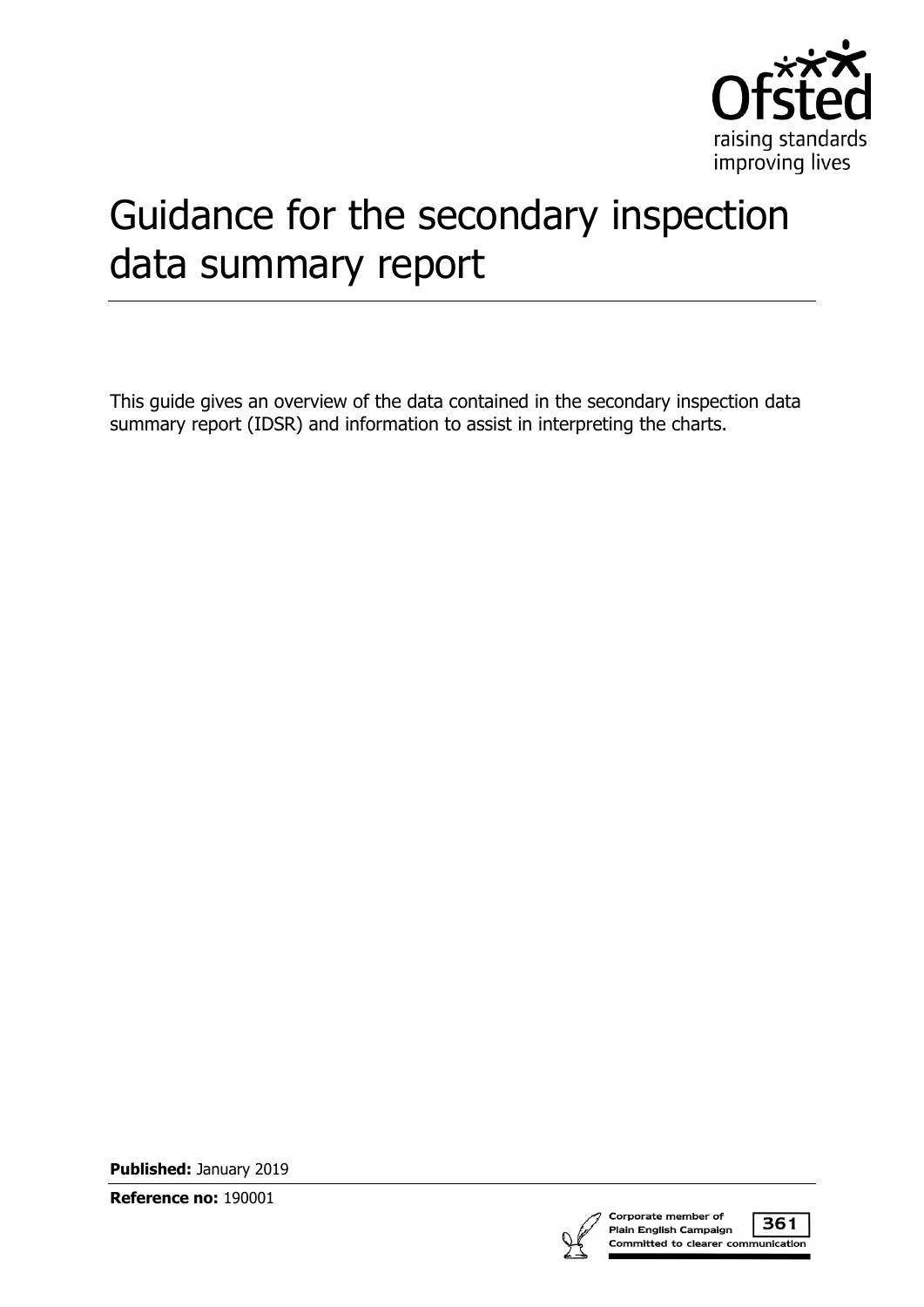

# **Contents**

| <b>General information</b>                | 3  |
|-------------------------------------------|----|
| <b>School context in 2018</b>             | 7  |
| <b>Progress 8</b>                         | 12 |
| <b>Attainment 8</b>                       | 17 |
| <b>English Baccalaureate</b>              | 17 |
| <b>Qualification entry and attainment</b> | 19 |
| <b>Absence</b>                            | 19 |
| <b>Exclusions</b>                         | 20 |
| <b>Destinations</b>                       | 22 |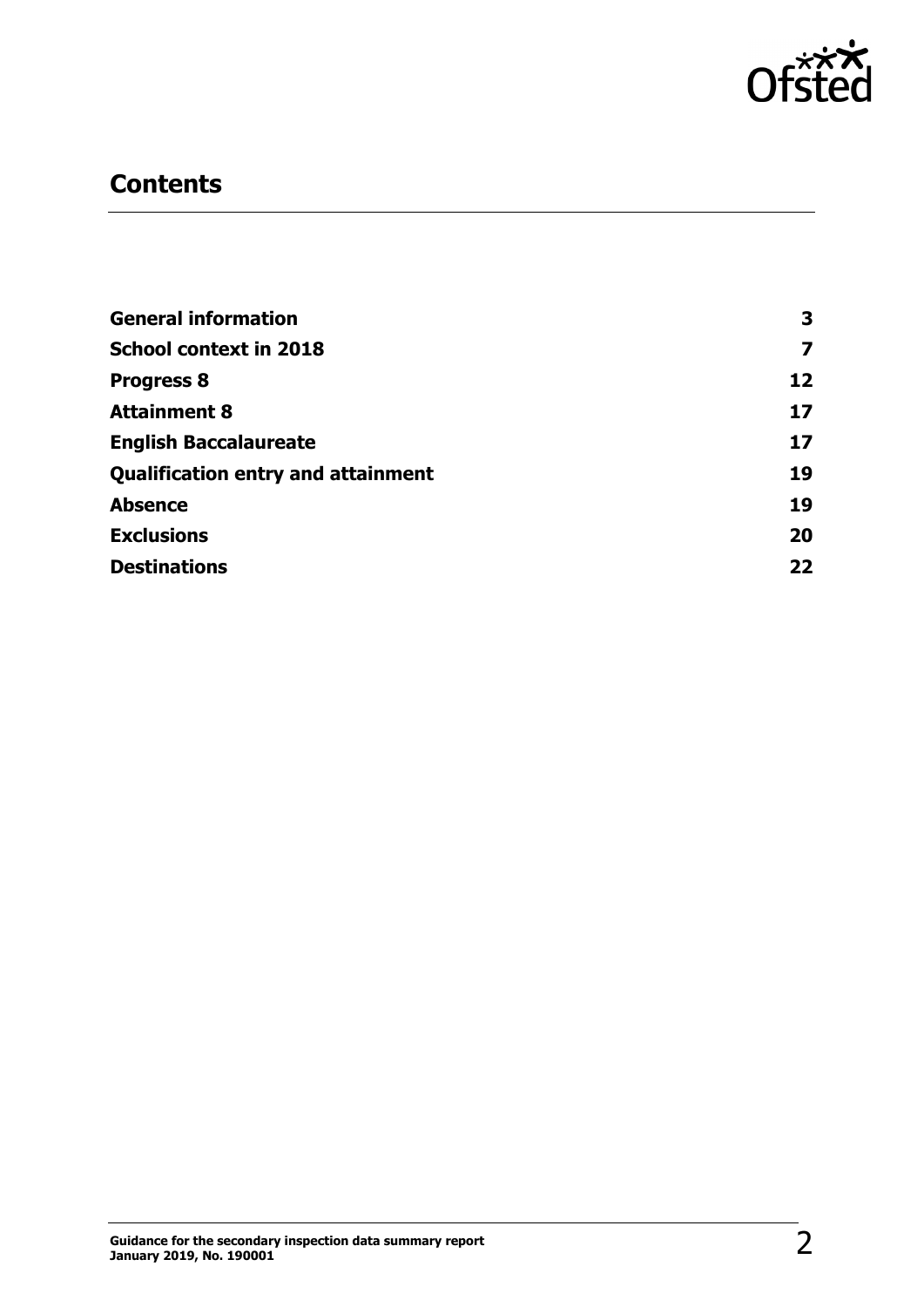

# <span id="page-2-0"></span>**General information**

This guide provides an overview of the inspection data summary report (IDSR) and information to assist in interpreting the charts.

The IDSR is a tool showing historical data, for inspectors to use when preparing for inspections. During inspection, inspectors will give most weight to the outcomes, attendance and behaviour of pupils currently in the school. They will also take into account historical data.

The IDSR is designed to show how well previous cohorts showed characteristics of good or better performance. It contains a brief overview of 2018 data using clear visual displays. An anonymous secondary IDSR is available.<sup>[1](#page-2-1)</sup>

Schools' IDSRs will be updated following each analyse school performance (ASP) release. The current IDSR shows 2018 provisional data for secondary.

Schools can access their IDSR by logging into ASP, clicking on the 'list of reports' link and clicking on the 'Inspection data summary reports' tab.

IDSRs have been produced for all schools that have data and have an ASP summary report. For queries about locating an IDSR, please contact [enquiries@ofsted.gov.uk.](mailto:enquiries@ofsted.gov.uk)

### **Data sources**

Ofsted receives the following datasets from the Department for Education (DfE) to produce the IDSR. The data is supplied and held securely, and is used to calculate school, local authority and national level data. Pupil level data provided does not contain names or addresses, and is not shared with inspectors at any point.

- National Pupil Database extracts relating to:
	- − January school census to populate contextual sections
	- − phonics and key stage 1 data
	- − Early Years Foundation Stage profile data.
- **Performance tables datasets for:** 
	- − key stage 2
	- − key stage 4
	- − key stage 5

ł

Absence and exclusions school level data.

<span id="page-2-1"></span><sup>&</sup>lt;sup>1</sup> [www.gov.uk/government/publications/using-ofsteds-inspection-dashboard-early-years-foundation](http://www.gov.uk/government/publications/using-ofsteds-inspection-dashboard-early-years-foundation-stage-profile-to-key-stage-4)[stage-profile-to-key-stage-4](http://www.gov.uk/government/publications/using-ofsteds-inspection-dashboard-early-years-foundation-stage-profile-to-key-stage-4)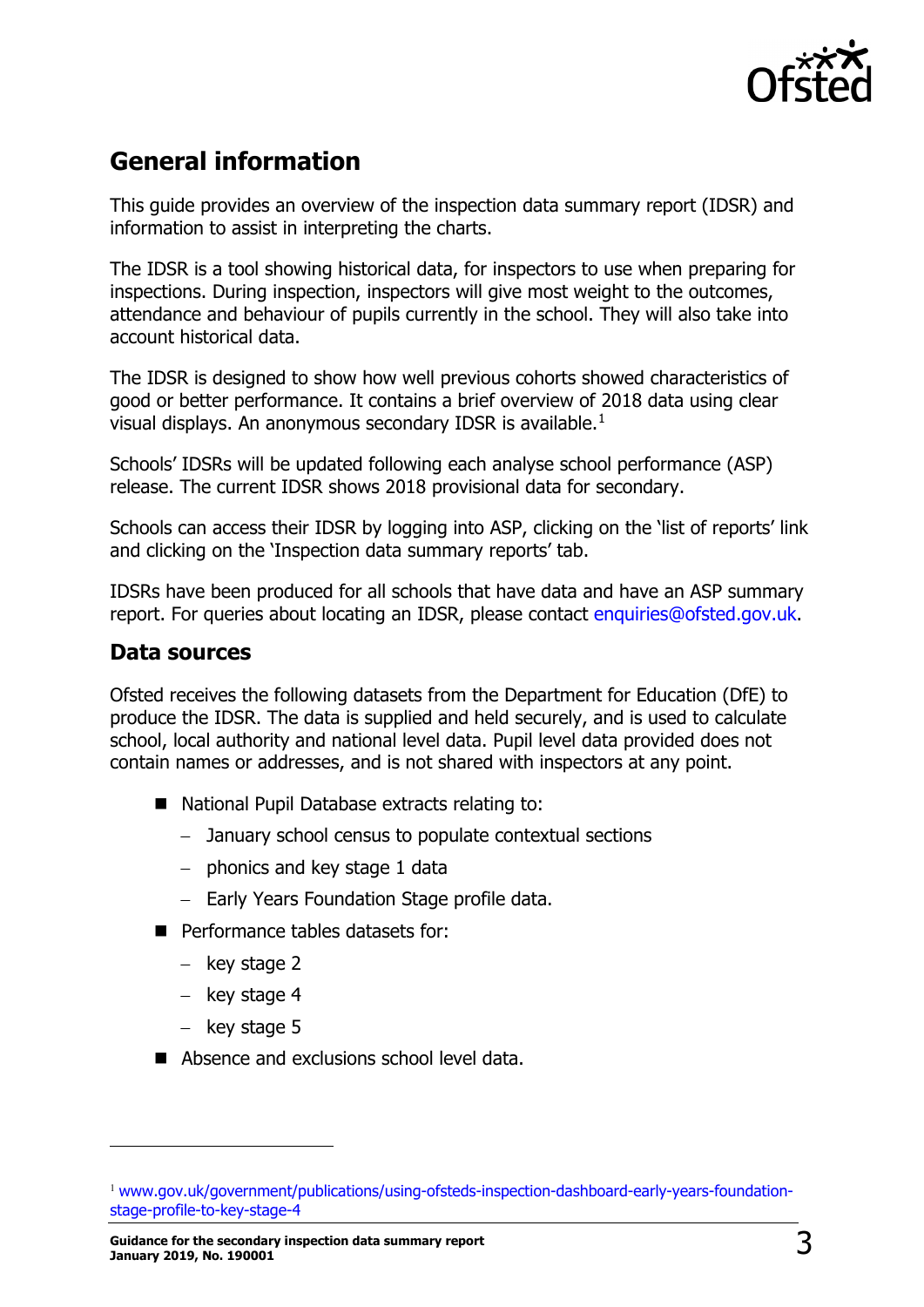

# **Special schools**

Data is shown for special schools. However, due to the varied outcomes of pupils in special schools, percentile rank information has not been calculated. Therefore, special schools do not have a trend page or shading on progress pages.

Areas to investigate for special schools will only appear in the behaviour heading.

### **Missing data**

There are a few possible reasons why data for some years is not shown for a particular measure.

- The measure did not exist, was defined differently or was not available to Ofsted for that year. If this is the case, the data is shown as a dash.
- $\blacksquare$  The school had no pupils for a particular measure in that year. If this is the case, the cohort will be shown as a 0 and a dash will be shown for the measure.
- $\blacksquare$  If the school recently changed legal status, i.e. from a local authority maintained school to a sponsor-led academy, the data may be shown under the predecessor school name or URN in ASP.

# **National figures**

The national figures may differ from national figures published in the DfE performance tables and ASP due to the decimal precision selected for display.

# **Cohorts/number of pupils included**

Cohorts display the total number of pupils based on the group and year of the measure presented.

For measures where all of the pupils were entered, the cohort shows the number of pupils the measure is based on. For some measures, it is used as the denominator for percentages. For example, the cohort shown below the key stage 2 attainment charts relates to the denominator for the percentage of pupils attaining the expected standard.

Please note that, as in ASP, if there have been any leavers and joiners then the cohort number shown on progress and attainment data will not necessarily match the context section. The context section is based on a snapshot of the day the school census was taken in January 2018. In addition, the 'number of pupils included' on progress pages is based on only those pupils with prior attainment information.

# **Areas to investigate**

The areas to investigate are shown on the front pages of the IDSR. Some areas are calculated using up to three years' of data to show any trends. Others are calculated based on only the latest year of data shown in the IDSR.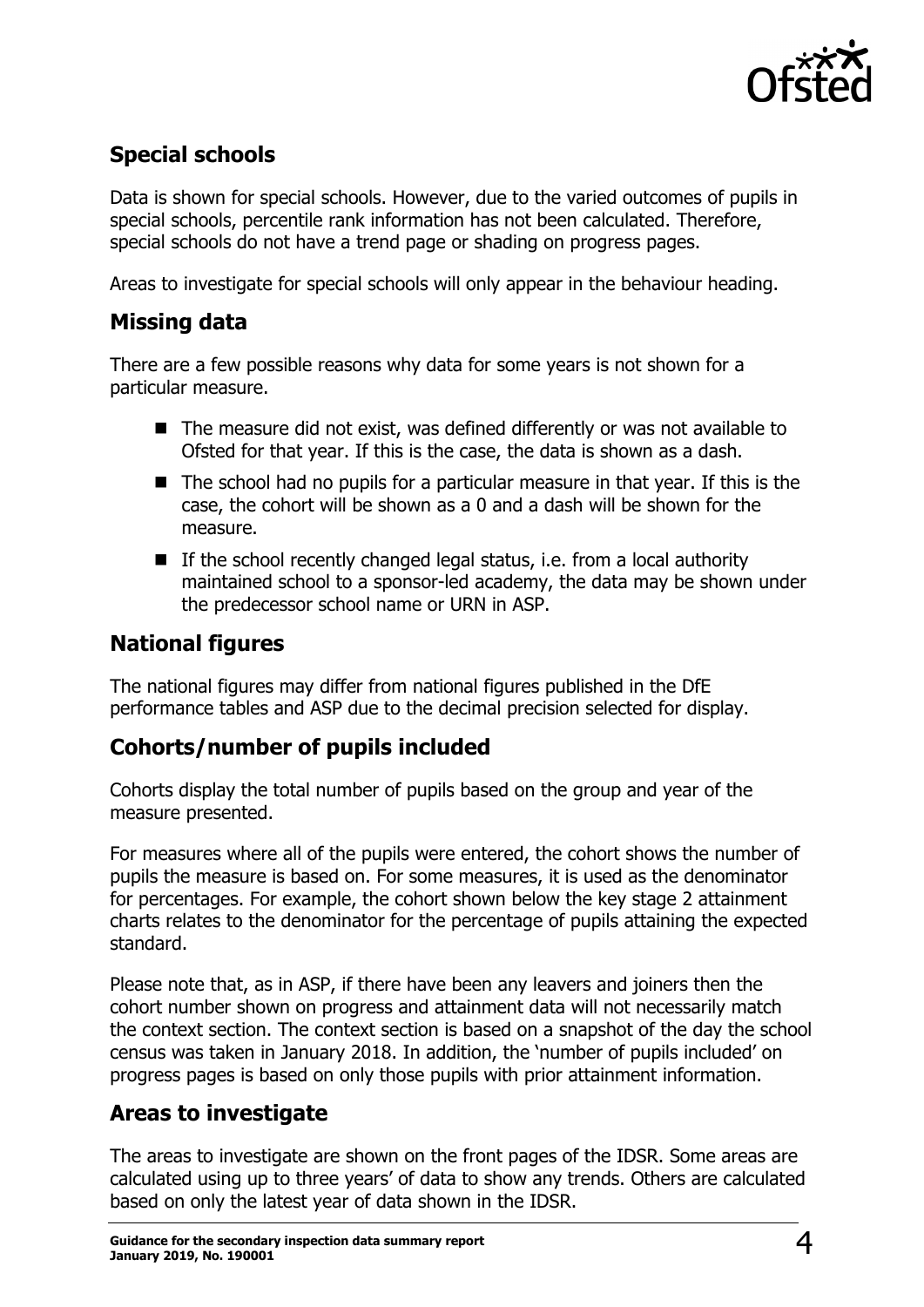

The areas to investigate indicate what inspectors may need to study on inspection, and may include positive areas. They can show when a school's relative performance is higher or lower, consistencies across subjects, and how particular groups or subjects in a school are performing.

The areas to investigate are based on statements related to historical data in the grade descriptors and handbook. It is possible that there will be no areas to investigate flagged for a school. The following text will appear under each heading with no areas to investigate: "There were no meaningful trends or differences for this measure."

Some sentences are customised to specify only the subjects and groups that meet the criteria of the sentence.

### <span id="page-4-0"></span>**Areas to investigate cohorts**

Sentences are not produced for schools with cohorts or groups that are very small. Many groups of pupils are also very small when split by prior attainment/development.

Areas to investigate are only indicated for groups of 11 or more pupils. Where the measure is indicating trend across time, the cohort must be at least six pupils.

There are however exceptions to the rule:

- The SEN and disadvantaged by prior attainment trend sentence will only be produced if there are 11 or more pupils in any year group.
- $\blacksquare$  The adjusted progress does not have a cohort limit if the criteria of the sentence is met.
- The permanent exclusions sentence will appear for every school where data is held, regardless of cohort size.

### **Significance testing**

Assessment data and information is only a starting point for discussion with schools and statistical significance testing is used throughout the IDSR to draw attention to potentially noteworthy values to be investigated on inspection.

Progress results are calculated for a school based on a specific cohort of pupils. A school may have been just as effective, but have performed differently with a different set of pupils. Similarly, some pupils may be more likely to achieve high or low results independently of which school they attend. To account for this uncertainty, 95% confidence intervals around progress scores are provided as a proxy for the range of scores within which each school's underlying performance can be confidently said to lie.

■ When a school has their lower confidence interval limit higher than zero the school's progress score is above average and the result is statistically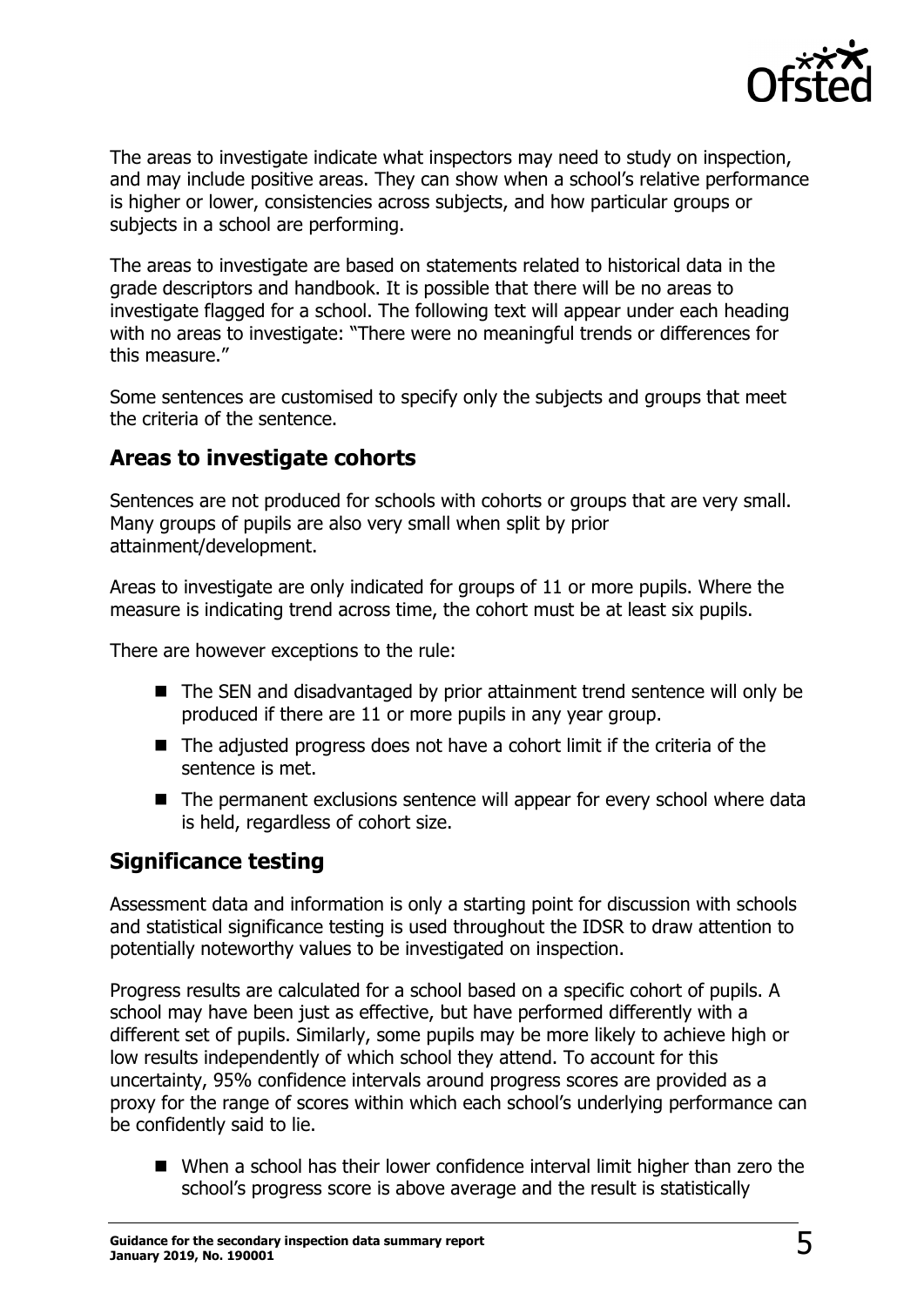

significant. These are displayed with green boxes on the relative progress for the last three years page.

- When a school has their upper confidence interval limit lower than zero the school's progress score is below average and the result is statistically significant. These are displayed with red boxes on the relative progress for the last three years page.
- $\blacksquare$  In the other cases when the confidence interval straddles zero we cannot say with confidence whether the school's progress score is above or below average, and say the result is not statistically significantly different from average. These are displayed with grey boxes on the relative progress for the last three years page.

Statistical significance for disadvantaged pupils is compared to the national for other pupils.

For more information on the calculation of confidence intervals for progress measures, see the primary or secondary accountability technical guides:

[www.gov.uk/government/publications/primary-school-accountability](http://www.gov.uk/government/publications/primary-school-accountability)

[www.gov.uk/government/publications/progress-8-school-performance-measure](http://www.gov.uk/government/publications/progress-8-school-performance-measure)

#### **Significance calculation for threshold measures**

Where the data is based on proportions, the significance calculation is as follows:

$$
\frac{(p_s - p_n)}{\sqrt{\left(\frac{p_n(1-p_n)}{n_s}\right)}} > 1.96 \text{ then } \text{Sig} + \frac{(p_s - p_n)}{\sqrt{\left(\frac{p_n(1-p_n)}{n_s}\right)}} < -1.96 \text{ then } \text{Sig}
$$

Otherwise not statistically significant.

Where:

| $p_{s}$     | School's proportion for threshold between the<br>values 0 and 1 i.e. divide percentage by 100 |
|-------------|-----------------------------------------------------------------------------------------------|
| $p_n$       | National proportion                                                                           |
| $n_{\rm c}$ | School's cohort                                                                               |

#### Conditions:

 $n_s p_n > 5$  and  $n_s (1-p_n) > 5$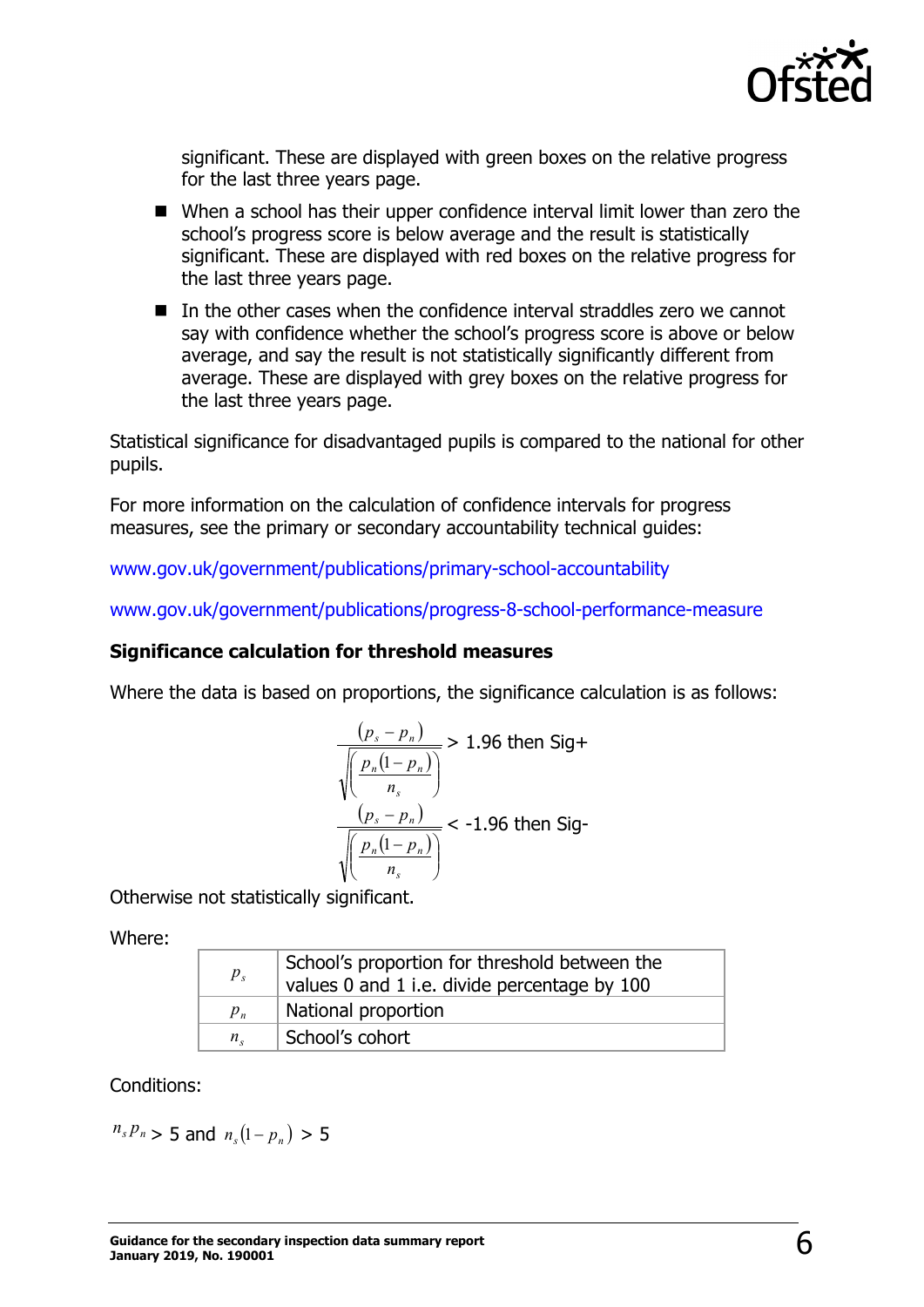

This significance testing is used for destinations and English Baccalaureate (Ebacc). For EBacc significance,  $P_n$  is equal to 75%.

# <span id="page-6-0"></span>**School context in 2018**

# **School information box**

The grey box at the top of the school context page displays information about the school. The data comes from two different sources:

# **Get information about schools (GIAS)**

Phase of education, head teacher, gender, local authority, admissions policy, ages, denomination, and special needs provision.

### **January 2018 school census**

Pupils, deprivation quintile, ever 6 FSM %, English additional language %, SEN support % and SEN with EHC plan %.

The data relates to the 2018 January school census, so 'Year 10' data will relate to those pupils who were in Year 10 at the time of the census.

### **Ethnicity**

Ethnicity information is taken from the January 2018 school census and is presented in sentences. There are two sentences that look at the ethnic make-up of the school.

The first sentence displays the largest five groups. Example:

■ The largest ethnic groups are: White - British (16.4%), White - any other White background (13.1%), Mixed - any other mixed background (14.6%), Black or Black British - Caribbean (6.2%), Black or Black British - African (39.7%).

The second sentence displays the number of possible ethnic groups and also displays the average number of groups for the phase. The groups included in this sentence are:

- White British
- **NH** White Irish
- White Traveller of Irish Heritage
- White Gypsy/Roma
- White Any other White background
- Mixed White and Black Caribbean
- Mixed White and Black African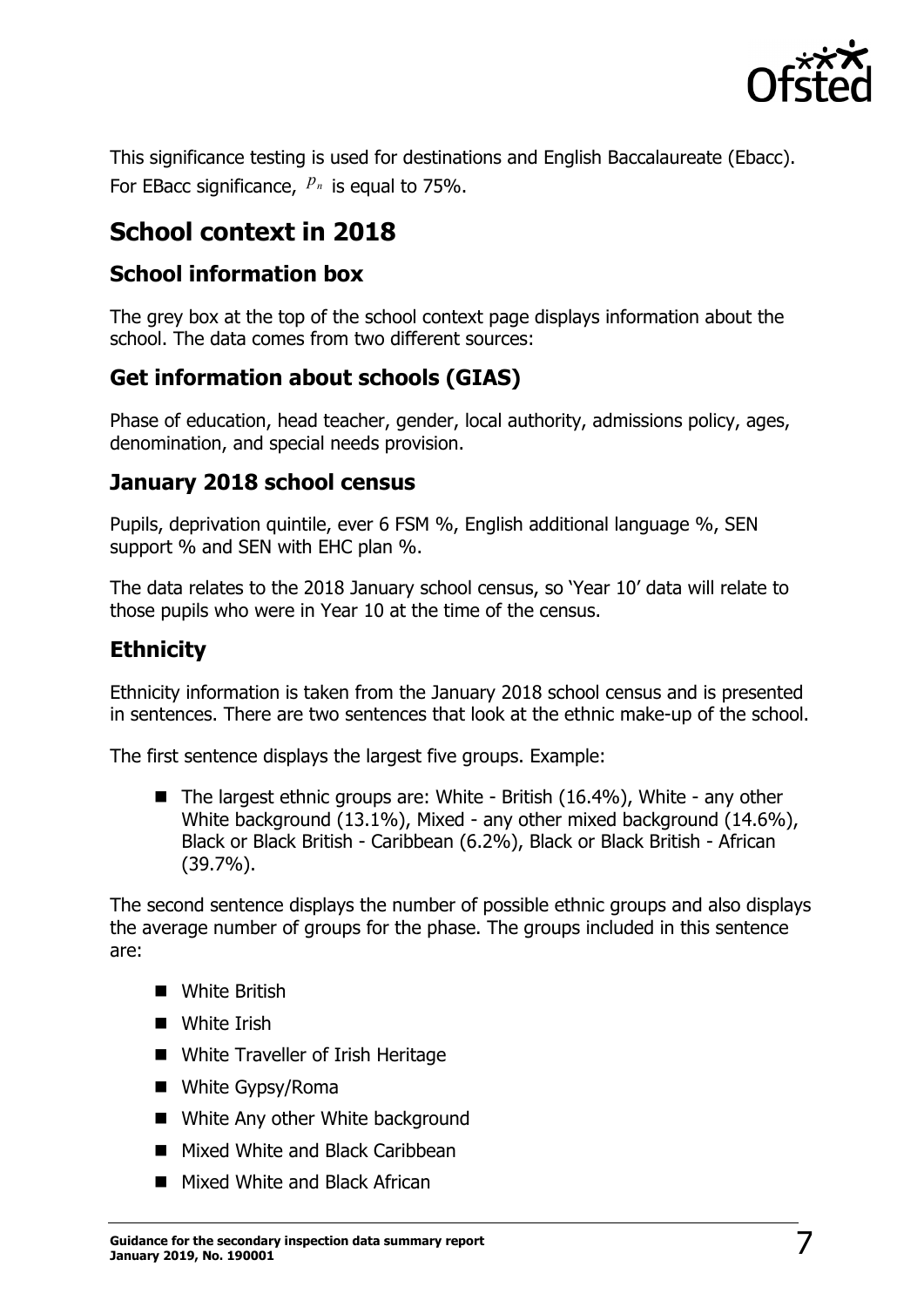

- **Mixed White and Asian**
- **Mixed Any other Mixed background**
- Asian or Asian British Indian
- Asian or Asian British Pakistani
- Asian or Asian British Bangladeshi
- Asian or Asian British Any other Asian background
- Black or Black British Caribbean
- Black or Black British African
- Black or Black British Any other Black background
- **Chinese**

This excludes the groups 'Any other ethnic group', 'Parent/pupil preferred not to say' and 'Ethnicity not known'. Example:

■ This school has 13 out of 17 possible ethnic groups. The average number of groups for this phase of education is 9.

### **Number on roll**

Number on roll information is taken from the January 2018 school census. There are three possible sentences for this section.

The first sentence will only appear if the school is in the top 20% or bottom 20% of all schools nationally for the number of pupils. The sentence will only appear if the cohort for the whole school is greater than 10 pupils. Example:

 $\blacksquare$  The school was in the top 20% of all schools for the number of pupils (428).

The second sentence looks at the number of pupils for each year group and compares them to the average number of pupils in all the other year groups of that school. For example, Year 8 will be compared to the average of years 7, 9, 10 and 11. The sentence will then be generated if the year group is much lower or much higher than the other year groups. A sentence will also be generated if the number of pupils varies for all the year groups. Examples:

- $\blacksquare$  The number of pupils in Year 10 (35) was lower than all other year groups.
- The number of pupils across all years was variable: Year  $7$  (89), Year 8 (92), Year 9 (90), Year 10 (60), Year 11 (87).

The third sentence looks at the number of pupils in 2018 compared to the number of pupils in 2017. A sentence will be generated if the number of pupils has increased or decreased by more than 15 pupils. Example:

■ There was a larger than average increase in the total number of pupils, from 404 pupils in 2017 to 428 in 2018.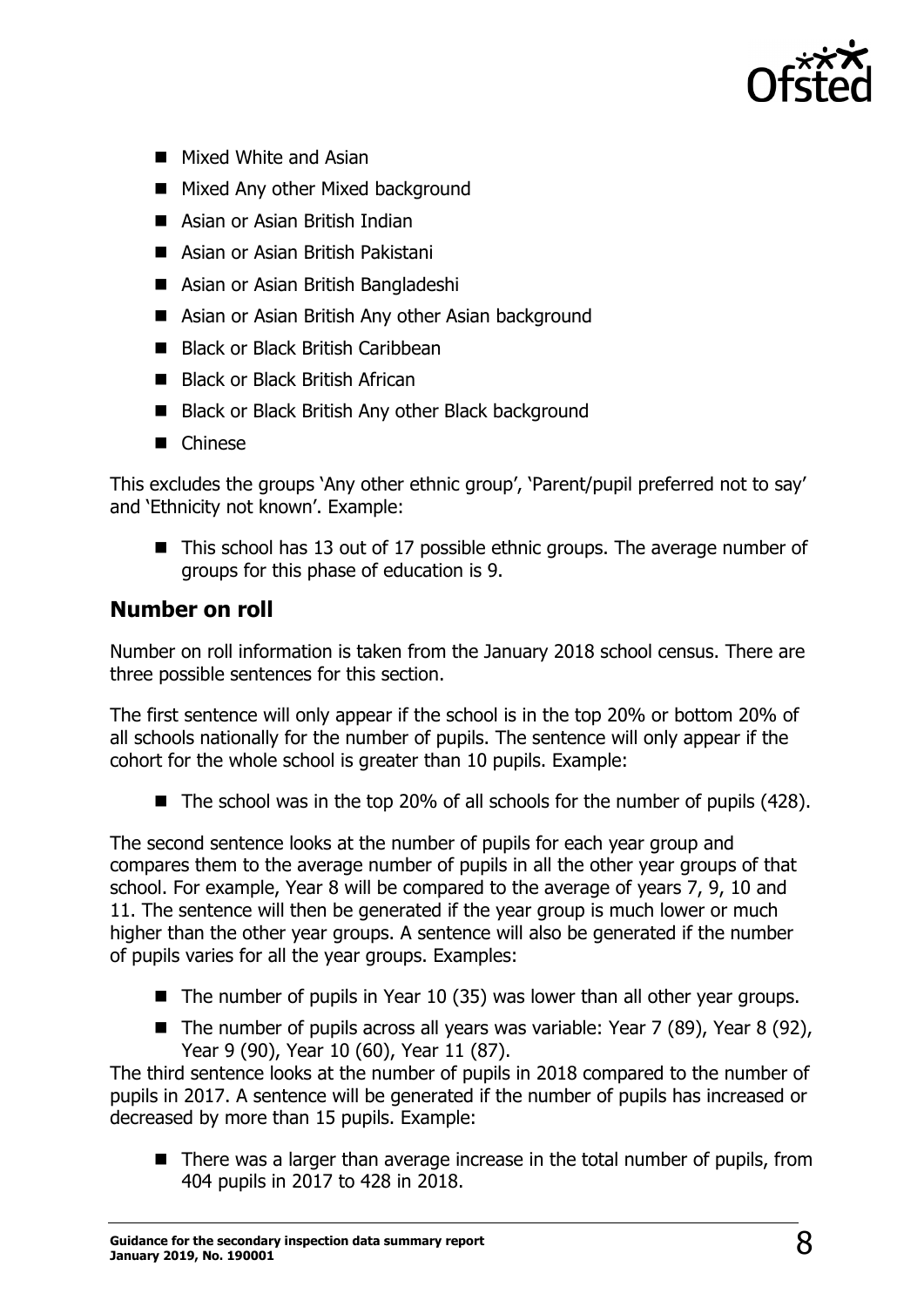

# **Girls**

The gender figures are taken from the January 2018 school census. There are three possible sentences for this section.

The first sentence will only appear if the school is in the top 20% or bottom 20% of all schools nationally for the percentage of girls. The sentence will only appear if the cohort for the whole school is greater than 10 pupils. Example:

■ The school was in the bottom 20% of all schools for the percentage of girls  $(24%).$ 

The second sentence looks at the percentage of girls for each year group and compares them to the average percentage of girls in all the other year groups of that school. For example, Year 8 will be compared to the average of years 7, 9, 10 and 11. The sentence will then be generated if the year group is much lower or much higher than the other year groups. A sentence will also be generated if the percentage of girls varies for all the year groups. Examples:

- The percentage of girls in Year 7 (40%) and Year 10 (38%) was lower than all other year groups.
- The percentage of girls across all years was variable: Year 7 (67%), Year 8 (34%), Year 9 (38%), Year 10 (63%), Year 11 (35%).

The third sentence looks at the percentage of girls in 2018 compared to 2017. A sentence will be generated if the percentage of girls has increased or decreased by one or more standard deviation. Example:

 $\blacksquare$  There was a larger than average decrease in the percentage of girls between 2017 and 2018 than most secondary schools nationally.

# **Disadvantaged**

The disadvantaged figures are taken from the January 2018 school census. The disadvantaged section contains sentences on both free school meal (FSM) pupils and children looked after (CLA) pupils. The percentage of FSM refers to the percentage of pupils in receipt of free school meals (FSM). These pupils are those who are, or have been, eligible for free school meals and have claimed them at some time in the last six years (Reception to Year 11) at the time of the January census. There are four possible sentences for this section.

The first sentence will only appear if the school is in the top 20% or bottom 20% of all schools nationally for the percentage of FSM. The sentence will only appear if the cohort for the whole school is greater than 10 pupils. Example:

■ The school was in the top 20% of all schools for the proportion of FSM (37.9%).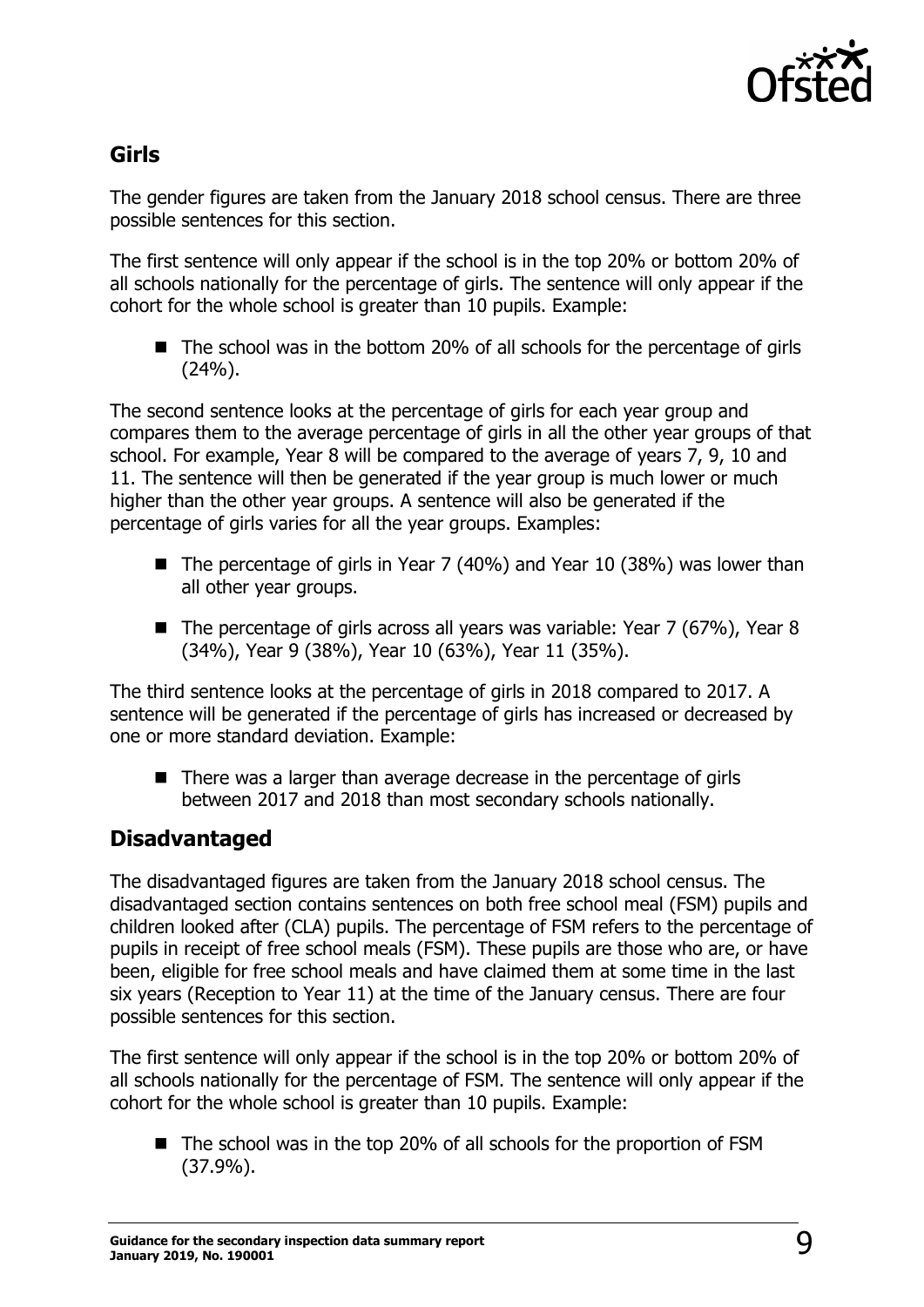

The second sentence looks at the percentage of FSM for each year group and compares them to the average percentage of FSM in all the other year groups of that school. For example, Year 8 will be compared to the average of years 7, 9, 10 and 11. The sentence will then be generated if the year group is much lower or much higher than the other year groups. A sentence will also be generated if the percentage of FSM varies for all the year groups. Examples:

- $\blacksquare$  The percentage of FSM in Year 8 (71%) and Year 10 (71%) was higher than all other year groups.
- The percentage of FSM across all years was variable: Year 7 (31%), Year 8 (31%), Year 9 (59%), Year 10 (65%), Year 11 (63%).

The third sentence looks at the percentage of FSM in 2018 compared to 2017. A sentence will be generated if the percentage of FSM has increased or decreased by one or more standard deviation. Example:

■ There was a larger than average increase in the percentage of FSM between 2017 and 2018 than most secondary schools nationally.

The fourth sentence states the number of CLA pupils in the school, and appears for every school even if they have no CLA pupils. Example:

■ There were no children looked after in the school.

### **English as an additional language**

The English as an additional language (EAL) figures are taken from the January 2018 school census. These are those whose first language is not English or believed to be other than English. There are three possible sentences for this section.

The first sentence will only appear if the school is in the top 20% or bottom 20% of all schools nationally for the percentage of EAL pupils. The sentence will only appear if the cohort for the whole school is greater than 10 pupils. Example:

■ The school was in the lowest 20% of all schools for the proportion of EAL (1.3%).

The second sentence looks at the percentage of EAL pupils for each year group and compares them to the average percentage of EAL pupils in all the other year groups of that school. For example, Year 8 will be compared to the average of years 7, 9, 10 and 11. The sentence will then be generated if the year group is much lower or much higher than the other year groups. A sentence will also be generated if the percentage of EAL pupils varies for all the year groups. Examples:

- $\blacksquare$  The percentage of EAL in year 11 (39%) was higher than all other year groups.
- The percentage of EAL across all years was variable: Year 7 (73%), Year 8 (75%), Year 9 (63%), Year 10 (39%), Year 11 (55%).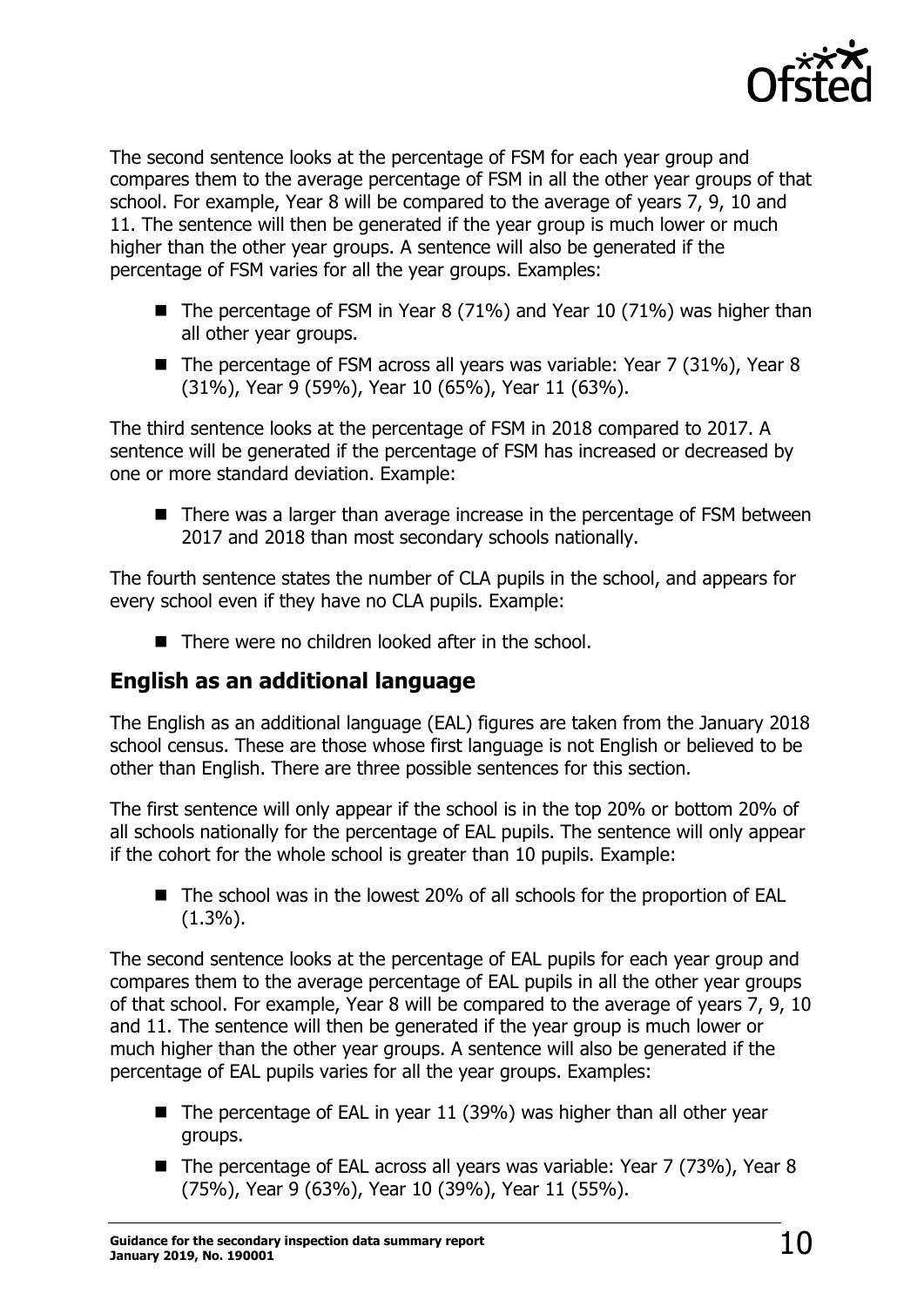

The third sentence looks at the percentage of EAL pupils in 2018 compared to 2017. A sentence will be generated if the percentage of EAL pupils has increased or decreased by one or more standard deviation. Example:

■ There was a larger than average decrease in the percentage of EAL pupils between 2017 and 2018.

### **Special educational needs**

The special educational needs (SEN) figures are taken from the January 2018 school census. This section includes the percentage of pupils who have special educational needs and who have a statement of SEN or an education, health and care (EHC) plan. This section also includes the percentage of pupils who have SEN who do not have a statement of special educational needs or EHC plan (SEN support). There are three possible sentences for this section.

The first sentence type will only appear if the school is in the top 20% or bottom 20% of all schools nationally for the percentage of SEN support pupils and the percentage of SEN with EHC/statement pupils. The sentence will only appear if the cohort for the whole school is greater than 10 pupils. Examples:

- The school was in the top 20% of all schools for the proportion of SEN support (17.8%).
- The school was in the top 20% of all schools for the proportion of SEN with EHC/statement (2.5%).

The second sentence type looks at the percentage of SEN pupils which includes SEN support and SEN with EHC/statement pupils for each year group and compares them to the average percentage of SEN in all the other year groups of that school. For example, Year 8 will be compared to the average of years 7, 9, 10 and 11. The sentence will then be generated if the year group is much lower or much higher than the other year groups. A sentence will also be generated if the percentage of SEN pupils varies for all the year groups. Examples:

- The percentage of SEN in Year 8 (3%) was lower than all other year groups.
- The percentage of SEN across all years was variable: Year 7 (23%), Year 8 (10%), Year 9 (8%), Year 10 (37%), Year 11 (32%).

The third sentence looks at the percentage of SEN support and SEN with EHC/statement pupils in 2018 compared to 2017. A sentence will be generated if the percentage of those pupils have increased or decreased by one or more standard deviation. Examples:

- $\blacksquare$  There was a larger than average decrease in the percentage of SEN with EHC/statement pupils between 2017 and 2018.
- There was a larger than average increase in the percentage of SEN support pupils between 2017 and 2018.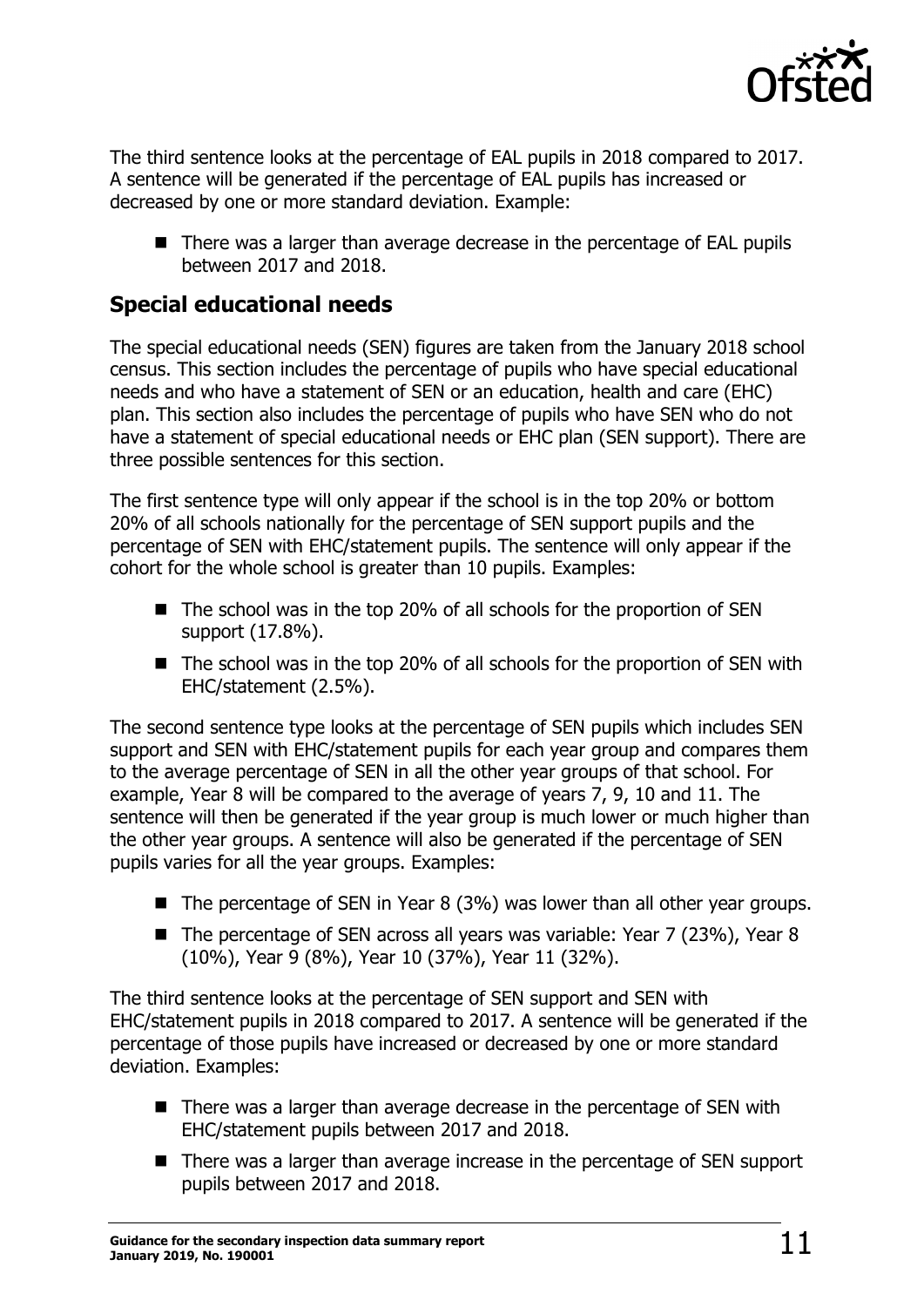

# **Prior attainment**

Prior attainment sentences are provided separately for reading, writing and mathematics where they meet the criteria. This is to show any differences between subjects and year groups.

Prior attainment difference to national for years 7 and 8 looks at those achieving the expected standard at key stage 2. For years 9 to 11, it looks at the average point score at key stage 2.

Prior attainment for mathematics for years 7 to 11 is calculated using fine points scores. Prior attainment for reading and writing in years 7, 8, 9 and 10 is calculated using points equivalent to whole levels, while English and mathematics prior attainment is calculated using fine points scores. In all cases, teacher assessment is used to determine the level where a valid test result is not available.

Prior attainment sentences appear when they are more than one standard deviation above or below the national figure. This means that they are further away from the average than expected. Examples:

- **Pupil prior attainment was well above the national comparator for the** following: reading (Year 8), writing (Year 11), mathematics (Year 9)
- $\blacksquare$  Pupil prior attainment was well below the national comparator for the following: reading (Year 7, Year 10), writing (Year 10), mathematics (Year 10)

# <span id="page-11-0"></span>**Progress 8**

Overall Progress 8 (P8) information for 2018 is based on adjusted progress data. All overall P8 information for 2017 and 2016, as well as P8 information for all of the elements for all years, is based on unadjusted progress data. With the introduction of Universal Credit, 2018 disadvantaged P8 scores are not directly comparable with disadvantaged P8 scores from 2016 or 2017. This also applies to the value-added measure.

P8 aims to capture the progress that pupils make from the end of primary school to the end of secondary school. It is a type of value-added measure. Pupils' results are compared to the actual Attainment 8 (A8) of other pupils with the same prior attainment. Zero is the national average adjusted overall P8 score, or unadjusted for the elements, for all pupils and for each prior attainment group. The cohort shows the number of pupils for whom P8 was calculated, because they had prior attainment at key stage 2. It may be lower than the cohort for A8 because some of the pupils had no prior attainment.

School's P8 scores are calculated as the average of the P8 scores obtained by the pupils of the school. These scores give an indication of whether, as a group, pupils in the school made above or below average progress compared with pupils with similar starting points in other schools.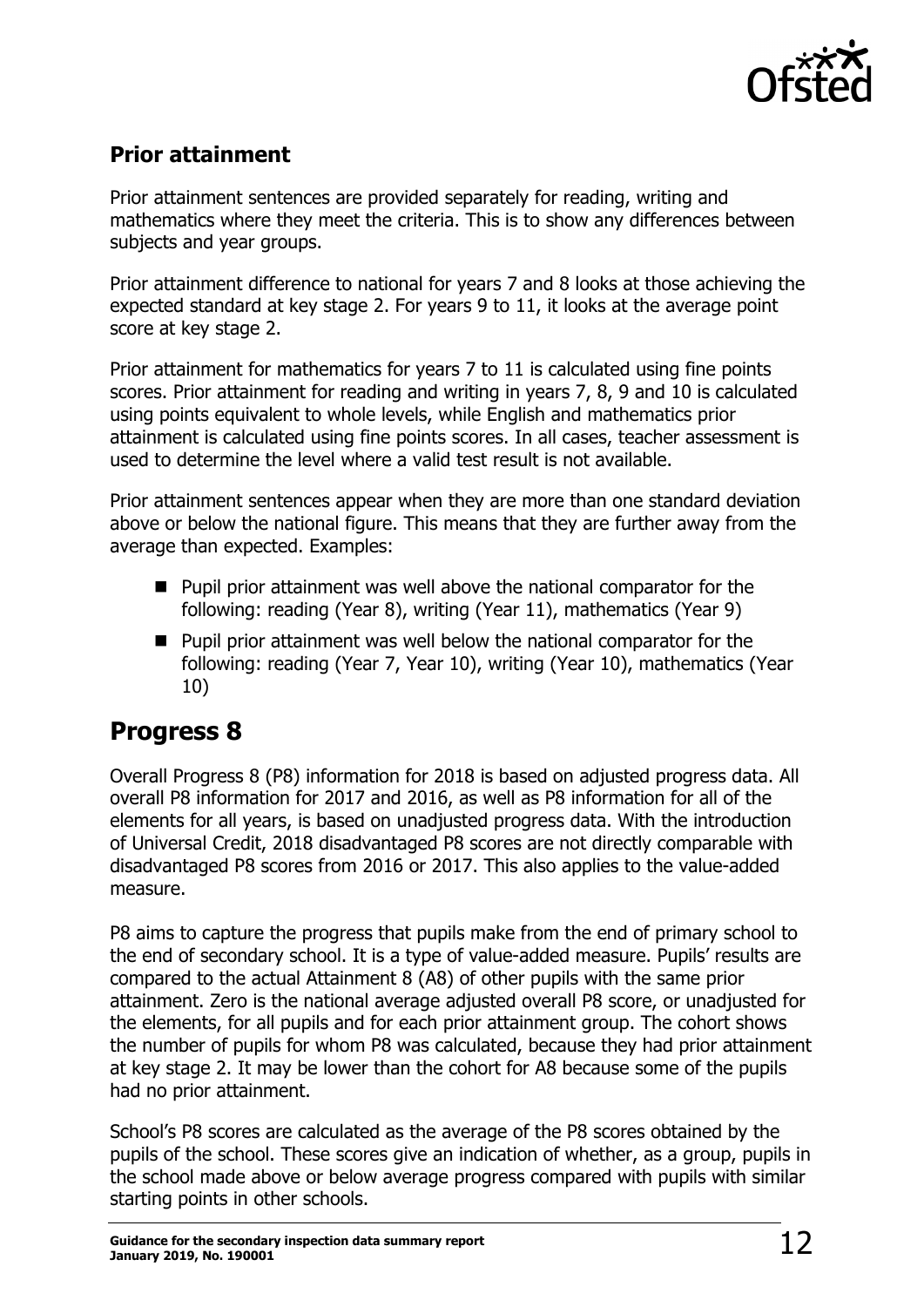

P8 scores are calculated by first assigning pupils into groups with other pupils nationally with similar key stage 2 prior attainment. An average key stage 4 A8 score is calculated for each prior attainment group. The P8 score is the difference between the pupil's actual key stage 4 outcome and the average for all other pupils nationally in the same prior attainment group. A school's P8 score is the mean average of its pupils' P8 scores, either overall or in one of the elements, as applicable.

The national figures are calculated based on state-funded schools. For the disadvantaged group, the national is displayed for all pupils followed by the national for other pupils (those who are not disadvantaged).

More information on the secondary school accountability measures, including P8 and A8 is available at: [www.gov.uk/government/publications/progress-8-school](http://www.gov.uk/government/publications/progress-8-school-performance-measure)[performance-measure.](http://www.gov.uk/government/publications/progress-8-school-performance-measure)

#### **Latest year**

Overall P8 for 2018, as well as progress in the English, mathematics, open and EBacc elements, is shown in the IDSR. The first chart shows the P8 score with its confidence interval. The confidence interval around a score is shown by the length of the line above the point, and by the length of the line below the point. It indicates the range of uncertainty around the score.



Confidence intervals should be taken into account when making comparisons with national averages.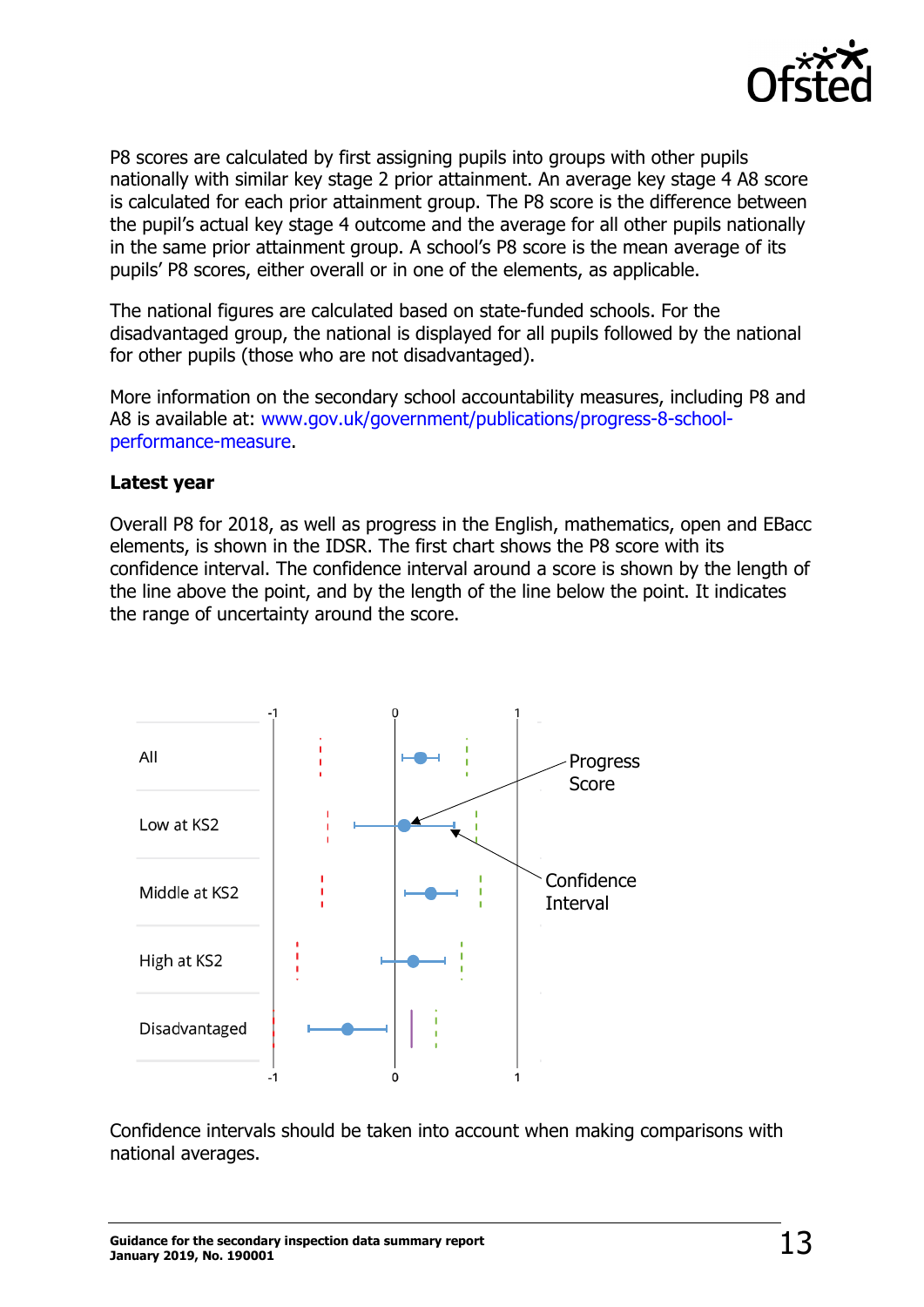

Where the whole of the confidence interval is above zero, the P8 score is significantly above average ( $\sin$ ). If the confidence interval is wholly below the zero line, the P8 score is significantly below average (sig-). Otherwise, the P8 score is not significantly different from zero. The calculation of areas to investigate uses the significance values based on these confidence intervals. For the disadvantaged group the comparison is not to the zero line but the national for other pupils (those that are not disadvantaged).

The second chart is a scatterplot which can be used to identify the spread of P8 scores and clusters of pupils. These show average prior attainment on the X axis (horizontal) and progress on the Y axis (vertical). The national is the zero line across the middle. Any plots above zero indicate positive P8 scores and any below zero have negative P8 scores. The example below is for key stage 4.

Disadvantaged/other is shown by the shape of the marker, special education needs (SEN including both SEN with a statement or EHC plan and SEN support) is shown by the colour of the marker.



# **Areas to investigate for Progress 8 in the latest year**

#### [\\*\\*Please click here to see cohort criteria.](#page-4-0)

#### **Overall P8 in the latest year**

A sentence for overall P8 in the latest year is shown when a school's P8 score is both significantly above national and in the top 10% for all pupils or is significantly below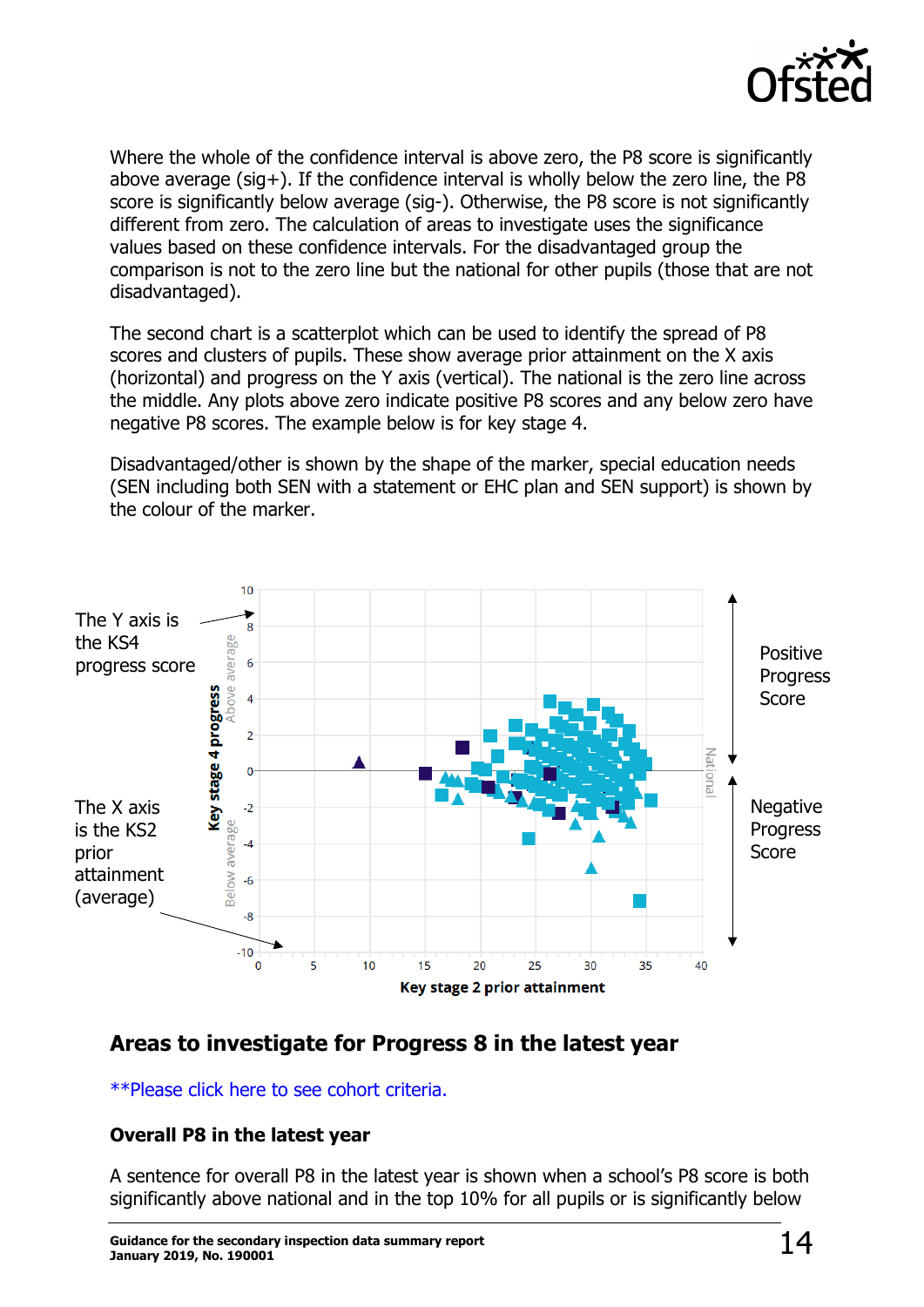

national and in the bottom 10% for all pupils, based on the distribution of scores for all pupils. This sentence will highlight specific pupil groups – all, prior attainment groups or disadvantaged – as applicable. Examples:

- In 2018, Progress 8 was significantly above average and in the highest  $10\%$ for the following groups of pupils: all, low prior attainers and high prior attainers.
- In 2018, Progress 8 was significantly below average and in the lowest  $10\%$ for the following groups of pupils: all, low prior attainers, middle prior attainers, high prior attainers and disadvantaged.

A sentence comparing the latest year's adjusted and unadjusted P8 scores is generated when the adjusted P8 score is more than 0.1 higher than the unadjusted P8 score. This sentence is generated to assess the impact of excluding outliers from the P8 measure. Example:

 $\blacksquare$  The adjusted Progress 8 score was 0.2 higher than the unadjusted score. 10 pupils had an adjustment to their score.

#### **Trend**

This section shows how the school has performed compared with other schools nationally overall and for each P8 element over the last three years, regardless of the methodology at the time. There is a clear indication of the position in terms of the quintile, where each quintile represents 20% of schools. Red boxes will indicate where a figure was, statistically, significantly below the national average. Green boxes will indicate where a figure was, statistically, significantly above the national average. As in the rest of the report, figures are displayed in grey when they are based on 10 or fewer pupils. Also, no statistical significance will show for cohorts of 10 or fewer pupils.

Disadvantaged pupils are ranked against all schools' disadvantaged pupil groups. Significance for the disadvantaged group is measured against the 'other' national (those pupils that are not disadvantaged).

### **Areas to investigate for P8 trend**

#### [\\*\\*Please click here to see cohort criteria.](#page-4-0)

#### **Overall P8 trend**

Overall P8 trend sentences are indicated for consistent high or low performance for pupils overall, disadvantaged pupils and prior attainment groups. Sentences are flagged if the groups are in the bottom/top quintile for each subject for at least the latest two years based on the distribution of scores for all pupils and have a cohort of six or more for each of the years. Example: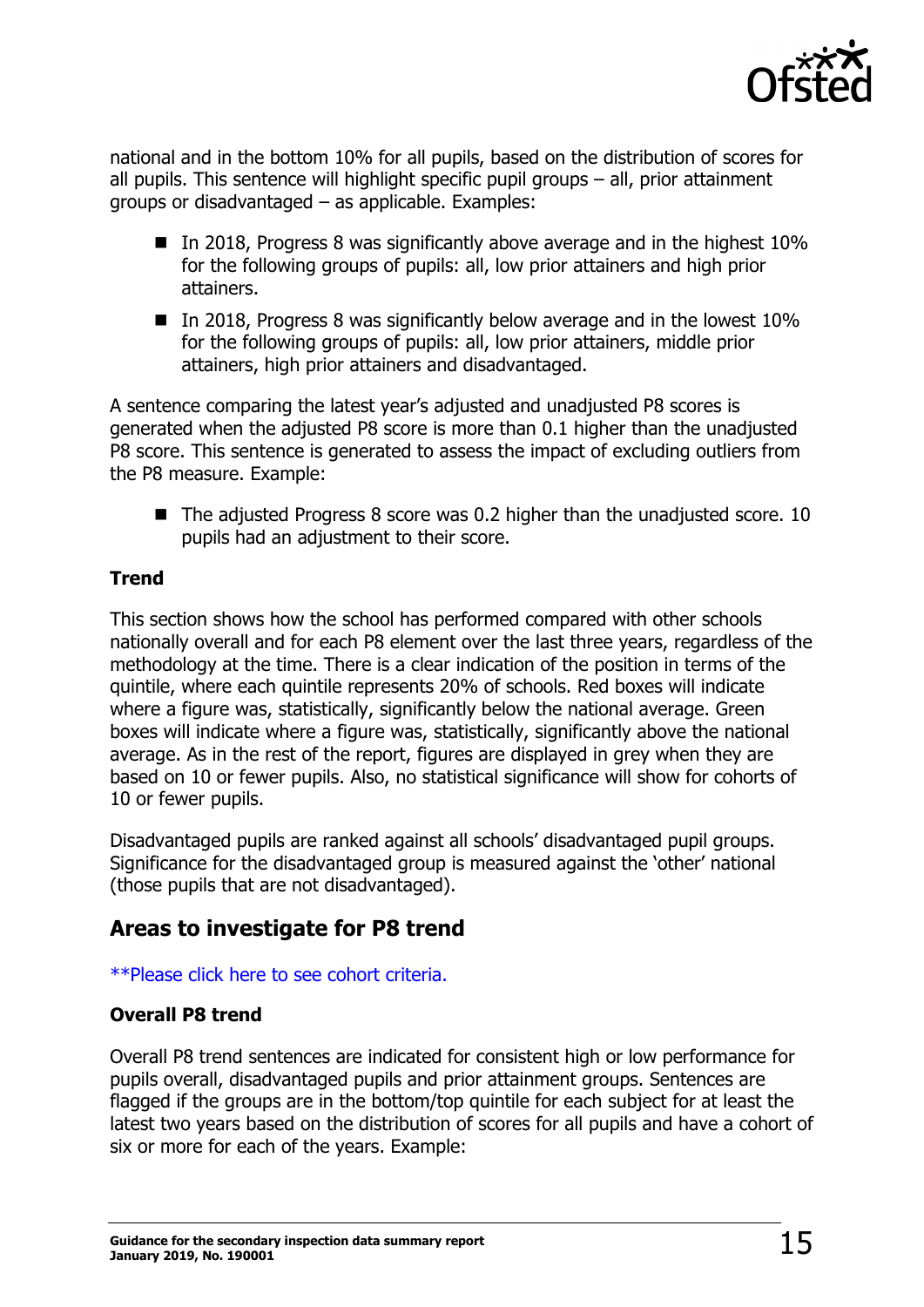

**Progress 8 was in the bottom quintile (20%) for at least two years for all** pupils, middle prior attainers, high prior attainers and disadvantaged pupils.

A sentence will be generated if the progress of disadvantaged pupils is significantly above the national for other pupils (all pupils excluding disadvantaged) groups.

#### **P8 elements trend**

Trend sentences for the elements of P8 (English, mathematics, open and EBacc) are indicated for consistent high or low performance for all pupils only. Sentences are flagged if the school is in the bottom/top quintile for any of the elements for at least the latest two years based on the distribution of scores for all pupils and have a cohort of six or more for each of the years. Examples:

- $\blacksquare$  All Progress 8 elements were in the top quintile (20%) for the last two years.
- **Progress 8 mathematics, English, EBacc elements were in the bottom** quintile (20%) for the last two years.

#### **Overall P8 trend of disadvantaged pupils**

There are three possible sentences for overall P8 of disadvantaged pupils compared to the national in the last two years: one sentence for where a particular disadvantaged prior attainment group has been significantly below the national for other pupils; one for where they have been significantly below the national for disadvantaged pupils; and one for where they have been significantly above the national for other pupils. These sentences flag for overall disadvantaged pupils and disadvantaged prior attainment groups. Statistical significance is based on a 95% confidence interval which is calculated by Ofsted. Examples:

- **Progress 8 was significantly above the national for other pupils for at least** two years for the following groups: overall disadvantaged, disadvantaged middle.
- **Progress 8 was significantly below the national for other pupils for at least** two years for the following groups: overall disadvantaged, disadvantaged middle, disadvantaged high.
- **Progress 8 was significantly below the national for disadvantaged pupils for** at least two years for the following groups: overall disadvantaged, disadvantaged low.

#### **Overall P8 trend of pupils who have special educational needs**

Sentences will be generated if the progress of pupils who are identified as having SEN EHC or statement, or those identified as SEN support, are significantly above or below the national for all pupils for overall P8 by prior attainment group for the last two years. This sentence will only appear for SEN prior attainment groups. Statistical significance is based on a 95% confidence interval which is calculated by Ofsted. Example: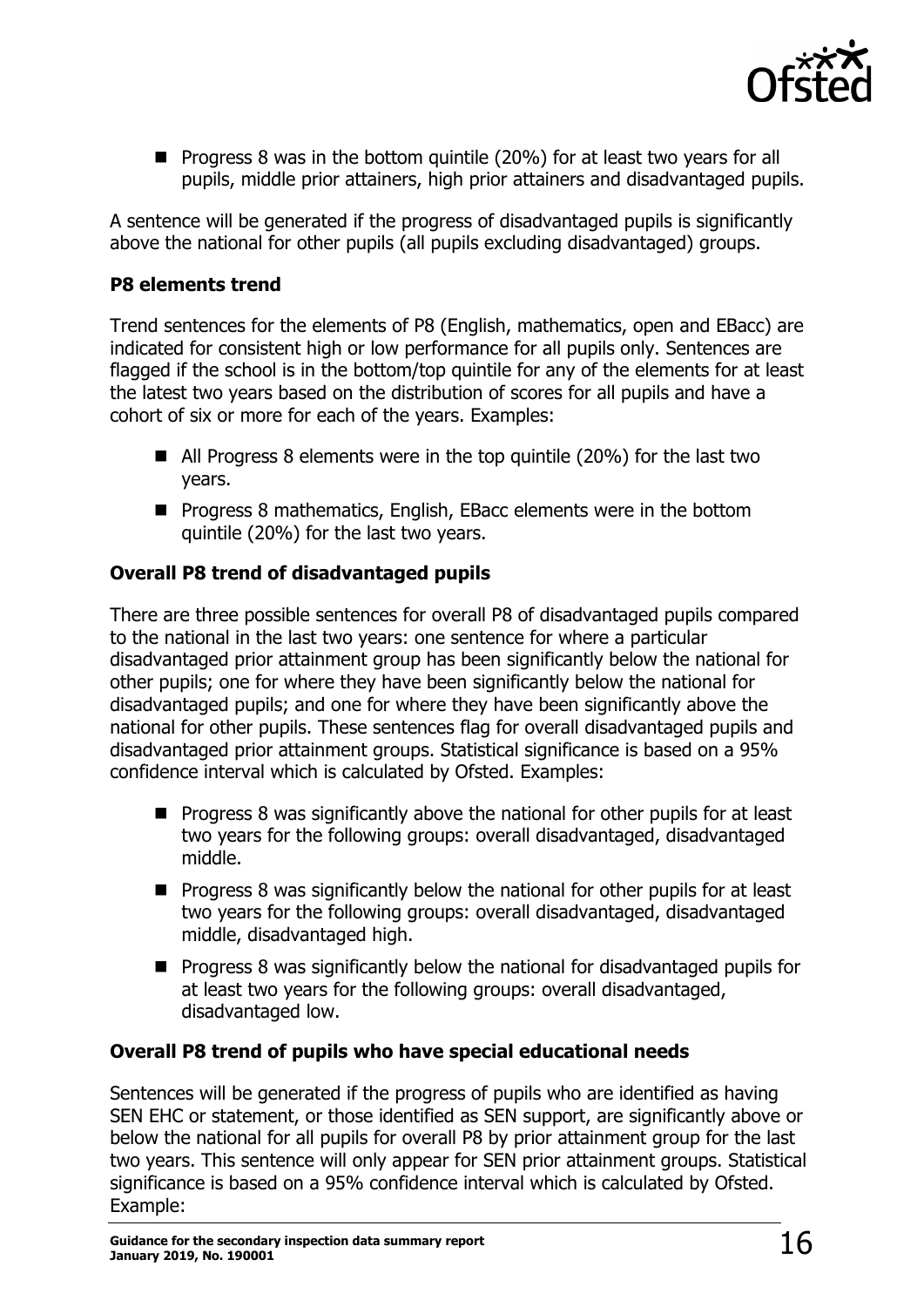

**Progress 8 for SEN support low and middle prior attainers was significantly** below the national for all pupils over the last two years.

# <span id="page-16-0"></span>**Attainment 8**

There is no longer any graphical representation of A8 in the secondary IDSR. Sentences will indicate significant differences or trends for A8 overall in the latest year and the last two years.

#### **Latest year**

#### **Areas to investigate for attainment in the latest year**

[\\*\\*Please click here to see cohort criteria.](#page-4-0)

#### **Key stage 4 Attainment 8 in the latest year**

Sentences will appear for key stage 4 A8 scores that are in the top/bottom 10%, when ranked against other maintained mainstream schools. The sentence is not generated for groups, only for all pupils. Example:

- In 2018, Attainment 8 was in the highest 10% of all schools.
- In 2018, Attainment 8 was in the lowest 10% of all schools.

#### **Trend**

#### **Areas to investigate for Attainment 8 trend**

[\\*\\*Please click here to see cohort criteria.](#page-4-0)

#### **Key stage 4 Attainment 8 in the past two years**

Sentences will appear for key stage 4 A8 scores that are in the top/bottom 20% when ranked against other maintained mainstream schools. The sentence is not generated for groups, only for all pupils. Example:

- Attainment 8 was in the top quintile (20%) for at least the past two years.
- Attainment 8 was in the bottom quintile  $(20%)$  for at least the past two years.

# <span id="page-16-1"></span>**English Baccalaureate**

The EBacc is a set of subjects at GCSE that keeps young people's options open for further study and future careers.

The EBacc is:

■ English language and literature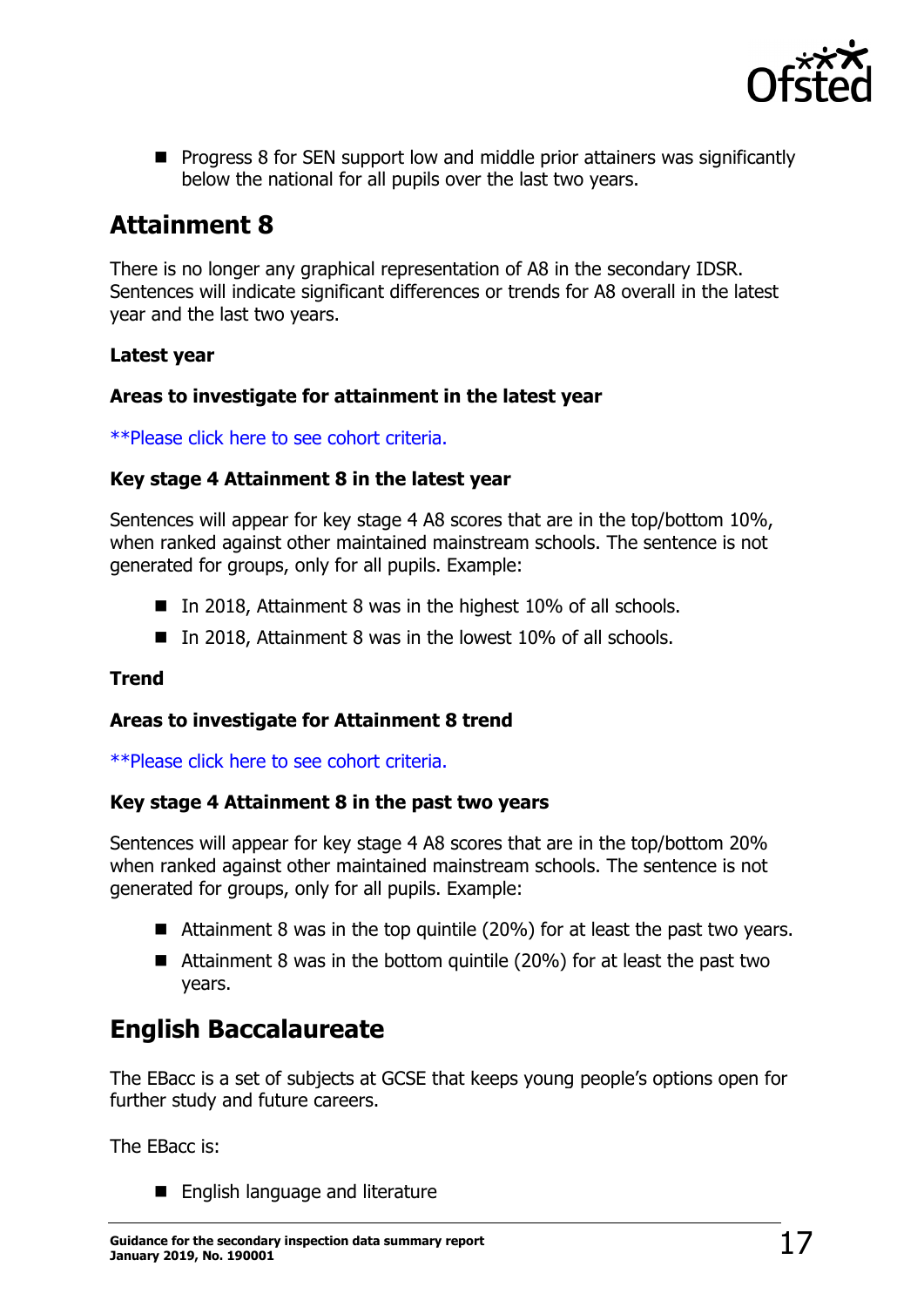

- **n** maths
- $\blacksquare$  the sciences
- **qeography or history**
- a language

The government's ambition is to see 75% of pupils studying the EBacc subject combination at GCSE by 2022, and 90% by 2025.

Secondary schools are measured on the number of pupils that take GCSEs in these core subjects. Schools are also measured on how well their pupils do in these subjects.

Pupils' attainment is calculated as an average point score, meaning that all results at all grades count towards the EBacc.

A school's EBacc average point score is calculated as follows:

- add together the EBacc average point score for all pupils at the end of key stage 4
- $\blacksquare$  divide by the number of pupils in the group

To calculate a pupil's average point score, DfE takes an average of the points scored in the five EBacc subject areas. The EBacc is a performance measure for schools, not a qualification for pupils. Pupils' individual average point scores are not published.

Currently, the IDSR and ASP use the number of pupils entered for science, languages and humanities respectively as the denominator for the pillar APS calculation. However, Compare School Performance (CSP) uses the total number of eligible pupils across all pillar calculations. The IDSR and ASP are aiming to reflect the CSP methodology in February 2019.

#### **Latest year**

#### **Areas to investigate for English Baccalaureate in the latest year**

#### [\\*\\*Please click here to see cohort criteria.](#page-4-0)

A sentence will appear for every school displaying the EBacc entry rate alongside the government entry ambition. The sentence also lists those pillars that have the lowest entry rates. The sentence for lowest entry pillars is only triggered for a maximum of two of the lowest entry pillars. Example:

It is the government's ambition that  $75%$  of all pupils should begin studying the full set of EBacc subjects by 2022. While there is some time to go until 2022, the EBacc entry rate in this school is 33% in 2018: significantly below 75%. The following subject area(s) have the lowest entry rates: Languages at 39%.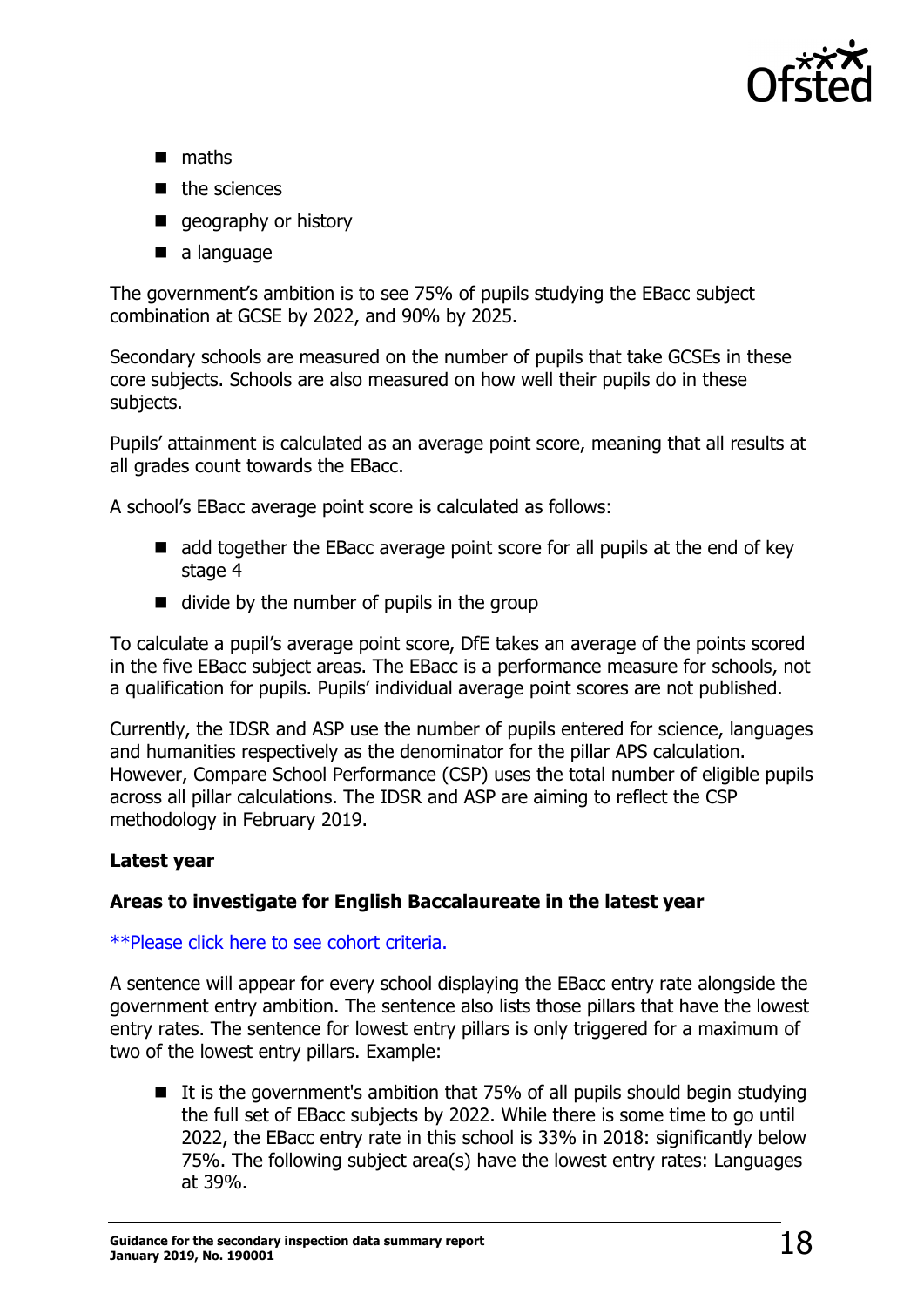

Another sentence will trigger if a pillar's value added score was in the top/bottom quintile for the latest two years. This measure only looks at the overall group. Example:

Science value added for all pupils was in the top quintile  $(20%)$  for the latest two years.

# <span id="page-18-0"></span>**Qualification entry and attainment**

The IDSR displays sentences that look at qualification entry, attainment and achievement in order to assist inspectors in identifying any unusual patterns.

#### **Latest year**

#### **Areas to investigate for qualification entry in the latest year**

[\\*\\*Please click here to see cohort criteria.](#page-4-0)

A sentence will be displayed when the proportion of pupils entered for the English for speakers of other languages (ESOL) qualification is at least double the proportion of EAL pupils in Year 11. Example:

■ In 2018, around 97% of pupils were entered for the English for speakers of other languages (ESOL) qualification, at least double the proportion of EAL pupils in Year 11.

Sentences will be shown when more than 80% of a school's cohort has been entered for a subject and attainment in that subject is either high (more than 90% achieving grade 4 or above) or low (less than 50% achieving grade 4 or above). Examples:

- $\blacksquare$  In 2018, there were two subjects with a high proportion of entries (over 80%) and low attainment. These were mathematics and double science.
- $\blacksquare$  In 2018, there was one subject, engineering, with a high proportion of entries (over 80%) and high attainment.

A sentence will also be generated when the percentage of pupils achieving grade 4 or above in English language is at least two standard deviations higher than the percentage of pupils achieving grade 4 or above in English literature, or vice versa. Example:

■ In 2018, achievement of grade 4 or above in English literature was higher than in English language.

# <span id="page-18-1"></span>**Absence**

Following the latest update, absence data is based on three terms for 2018, 2017 and 2016. Further information on absence statistics can be found here: [www.gov.uk/government/publications/absence-statistics-guide.](https://emea01.safelinks.protection.outlook.com/?url=http%3A%2F%2Fwww.gov.uk%2Fgovernment%2Fpublications%2Fabsence-statistics-guide&data=02%7C01%7C%7C6ec331272ed74b57f37308d671a2d052%7Ca708279dde884b62956085a6be8c08cc%7C0%7C0%7C636821341414422541&sdata=Qp6buHRNSdnzqIjppMvKWXrghrXL4LujYXIHreTlItw%3D&reserved=0)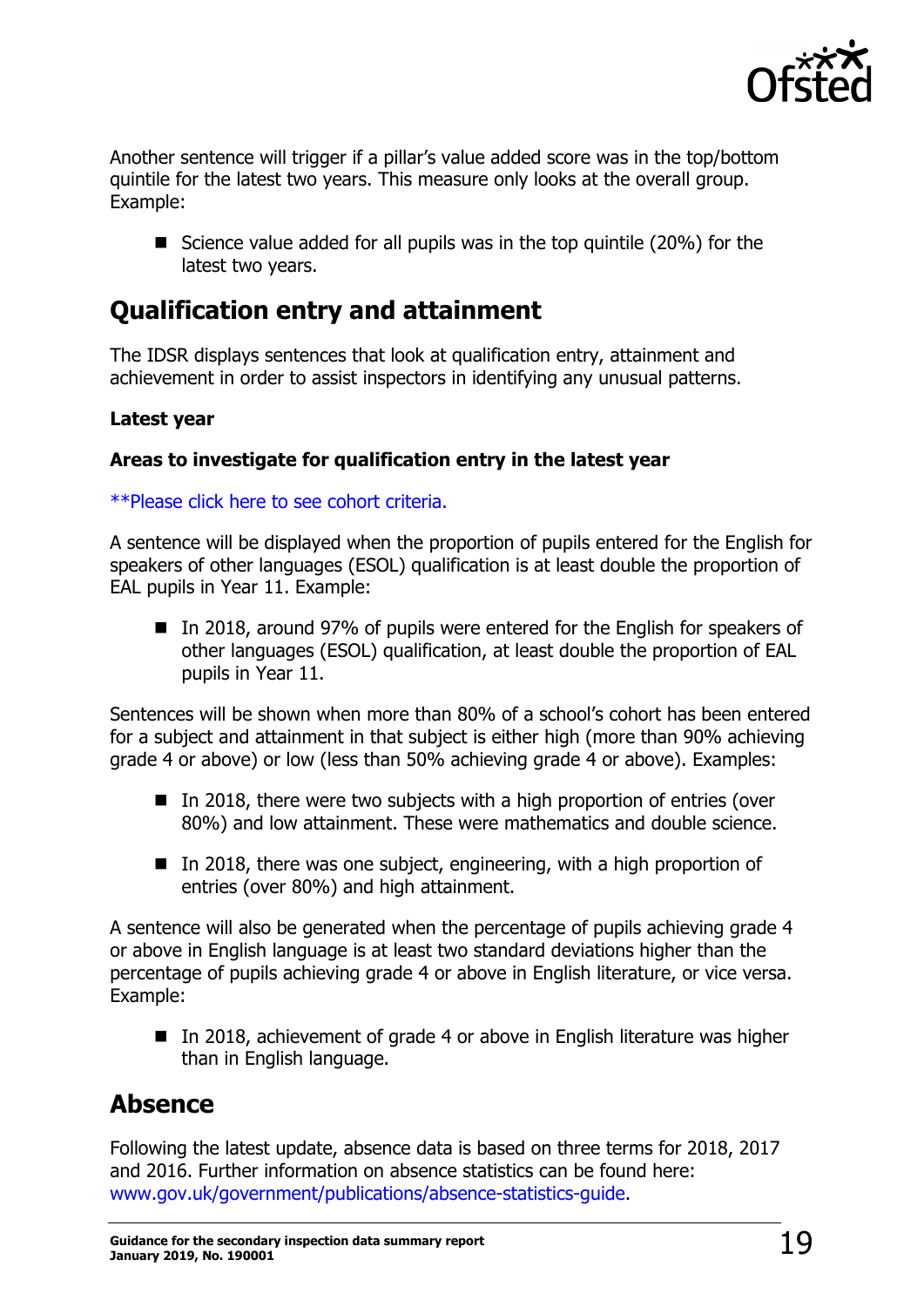

#### **Latest year**

#### **Areas to investigate for absence in the latest year**

[\\*\\*Please click here to see cohort criteria.](#page-4-0)

#### **Overall absence in the latest year**

Sentences will appear comparing the rate of overall absence in the latest year with the national average for schools of the same phase of education and with a similar level of deprivation (in the same IDACI quintile). Example:

In 2017/18, the rate of overall absence  $(5.40\%)$  was slightly above the national average for schools with a similar level of deprivation (5.39%).

#### **Rate of overall absence by group**

Sentences will appear when the rate of overall absence was at least 10 percentage points above the national comparator for at least one or more groups (boys, girls, pupils in receipt of free school meals, pupils whose first language was not English or pupils with special educational needs). National comparators will be profiled by phase of education with the exception of special schools which will be compared to secondary schools. Example:

 $\blacksquare$  The overall absence rate for the following group(s) was at least ten percentage points above the corresponding national in 2017/18: girls (26% vs 10%); pupils in receipt of free school meals (22% vs 12%).

#### **Trend**

#### **Areas to investigate for absence trend**

[\\*\\*Please click here to see cohort criteria.](#page-4-0)

#### **Rate of overall absence trend**

Sentences will appear when the rate of overall absence was in the highest or lowest 10% in each of the last two or three years. Examples:

- Overall absence was high (in the highest 10%) for the latest three years for all pupils.
- Overall absence was low (in the lowest 10%) for the latest two years for all pupils.

# <span id="page-19-0"></span>**Exclusions**

For fixed-term exclusions, 'total' relates to the number of pupils that were given one or more fixed-term exclusions during the academic year, while 'repeat' relates to the number of pupils that were given two or more fixed-term exclusions during the academic year.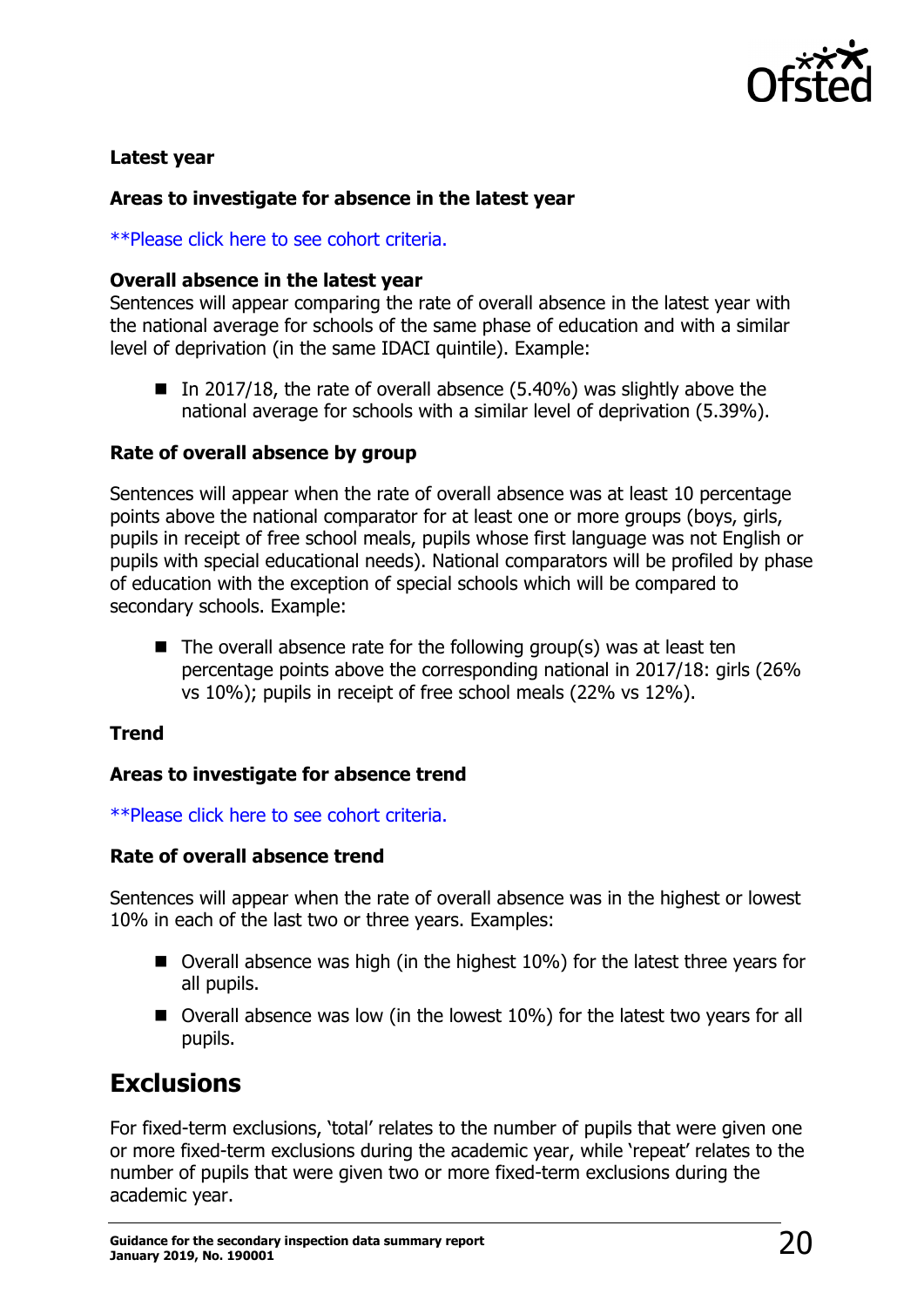

The rate of total or repeat exclusions is calculated by dividing the number of pupils excluded by the number on roll. The national comparator used for all fixed-term exclusions is profiled by phase of education, including special schools.

The number of pupils with a permanent exclusion is provided for up to the last three years. The national average number of pupils with a permanent exclusion is also included, and this is also profiled by phase of education.

The numbers of pupils with fixed-term or permanent exclusions are often very small. These numbers, and the percentages based on them, should be interpreted with caution, particularly when making comparisons over time. The exclusions data is for cohorts prior to the one shown on the context page and the number on roll may have changed over time.<sup>[2](#page-20-0)</sup>

#### **Latest year**

ł

#### **Areas to investigate for exclusions in the latest year**

[\\*\\*Please click here to see cohort criteria.](#page-4-0)

#### **Total and fixed-term exclusions in the latest year**

Sentences will appear comparing the rate of total and repeat fixed-term exclusions in the latest year with the national average for schools of the same phase of education and with a similar level of deprivation (in the same IDACI quintile). This measure relates to the proportion of pupils with one or more fixed term exclusion. Example:

In 2016/17, the rate of total fixed term exclusions  $(6.72\%)$  was below the national average for schools with a similar level of deprivation (7.35%).

#### **Fixed-term exclusions by group**

Sentences will appear when all of the pupils with fixed-term exclusions were either boys, girls, pupils in receipt of free school meals, pupils whose first language was not English or pupils with special educational needs. Sentences will not appear for boys/girls if the school is a single-sex school or for pupils with special educational needs if the school is a special school. Example:

 $\blacksquare$  All of the pupils with fixed term exclusions in 2016/17 were pupils with special educational needs.

#### **Rate of fixed-term exclusions by group**

Sentences will appear when the rate of fixed-term exclusions was at least 10 percentage points above the national comparator for at least one or more groups (boys, girls, pupils in receipt of free school meals, pupils whose first language was

<span id="page-20-0"></span> $2$  Further information on exclusions statistics can be found here: [www.gov.uk/government/publications/exclusions-statistics-guide](http://www.gov.uk/government/publications/exclusions-statistics-guide)

Guidance for the secondary inspection data summary report  $21$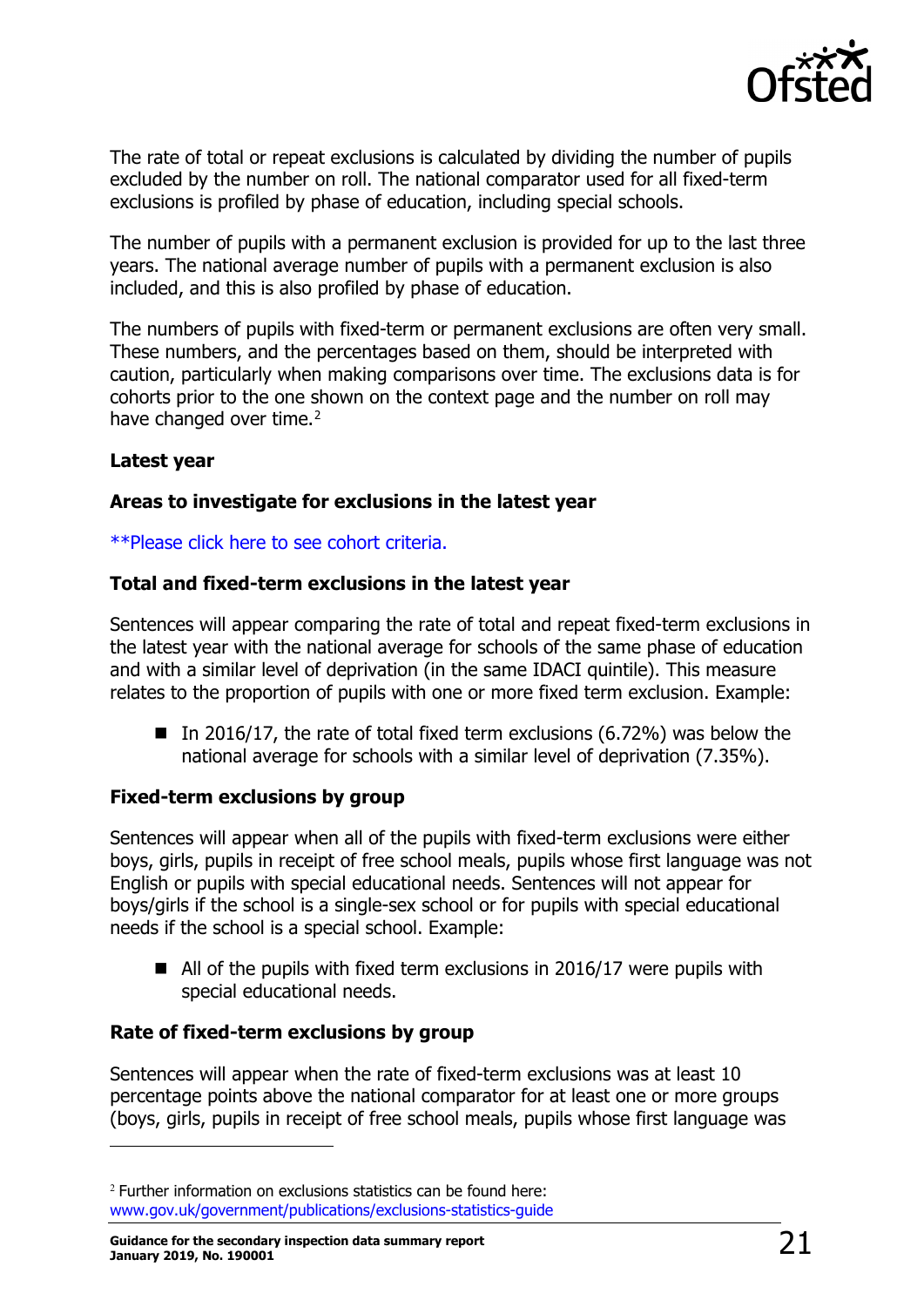

not English or pupils with special educational needs). National comparators will be profiled by phase of education. For this measure, the denominator is the group of pupils who had had one or more fixed term exclusion and the numerator is the number of those pupils that are in the group in question. Example:

 $\blacksquare$  The rate of fixed term exclusions for the following group(s) was at least 10 percentage points above the corresponding national in 2016/17: boys (85% vs 70%); pupils in receipt of free school meals (73% vs 54%); pupils with special educational needs (52% vs 31%).

#### **Trend**

#### **Areas to investigate for exclusions trend**

#### [\\*\\*Please click here to see cohort criteria.](#page-4-0)

#### **Permanent exclusions trend**

Sentences will appear for every school stating the number of permanent exclusions in each of the last three years, where data is held for that school. The national average for each year will also be stated. Example:

 $\blacksquare$  There was 1 permanent exclusion in 2016/17. There were no permanent exclusions in either 2015/16 or 2014/15. The national average in each of these years was zero.

#### **Rate of total and/or repeat fixed-term exclusions trend**

Sentences will appear when the rate of total and/or repeat fixed-term exclusions was above the national comparator in each of the last three years. This measure relates to the proportion of pupils with one or more fixed term exclusion. Example:

■ The rate of [total/repeat] fixed term exclusions was above national for three years (2014/15 to 2016/17).

# <span id="page-21-0"></span>**Destinations**

The destinations data for the latest year relates to pupils who completed key stage 4 in 2016. It shows the percentage of all pupils in sustained education, employment or apprenticeships for at least two terms in the 2016/17 academic year. Sustained destinations include school sixth forms, further education and sixth form colleges, higher education institutions (universities), apprenticeships and employment. The data for the two years prior to the latest year is also used for trend analysis.

#### **Latest year**

#### **Areas to investigate for destinations in the latest year**

[\\*\\*Please click here to see cohort criteria.](#page-4-0)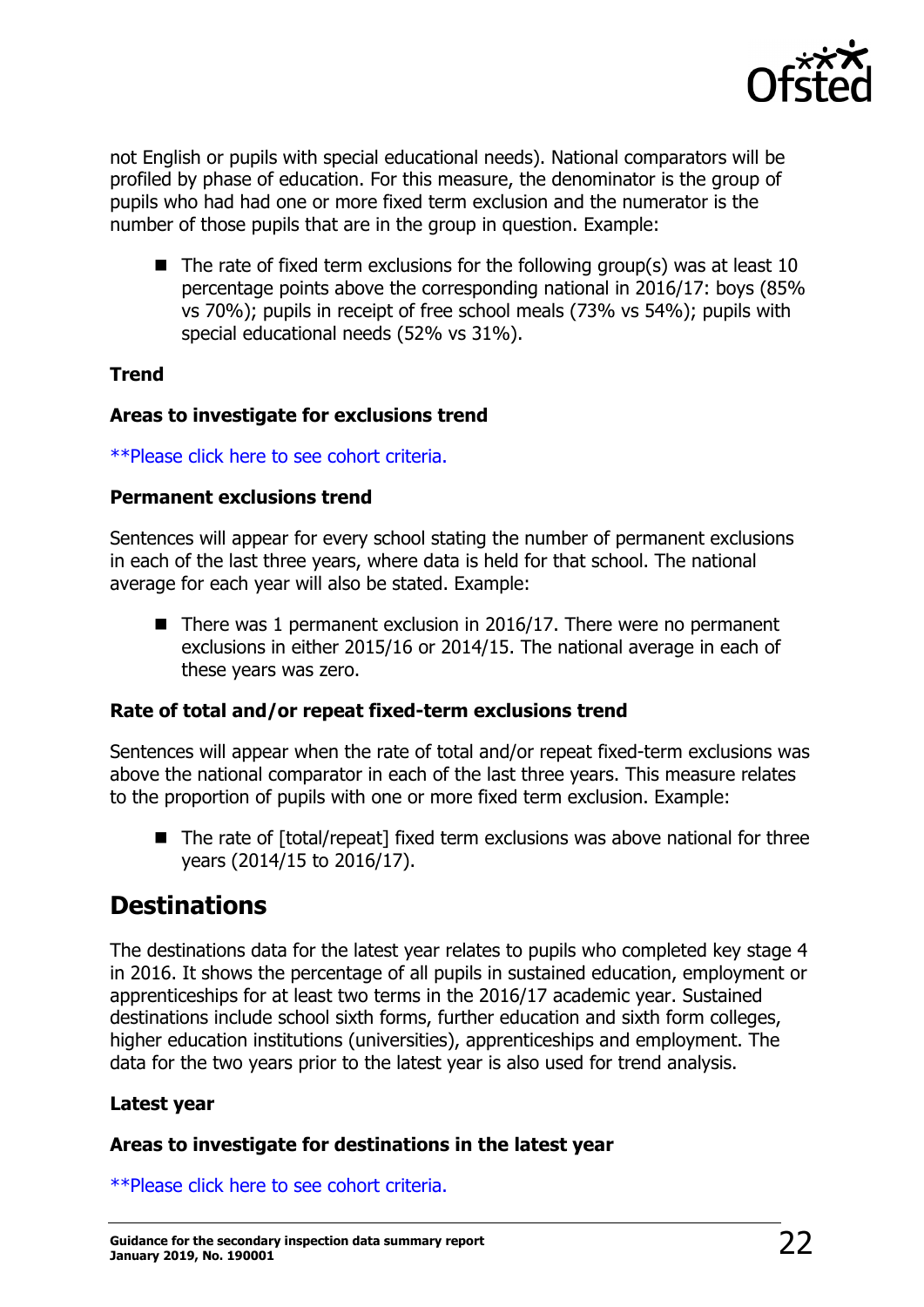

#### **Sustained destinations in the latest year**

A sentence will appear if the proportion of all pupils in sustained education, employment or apprenticeships in the latest year was significantly higher or lower than the national proportion. Example:

For pupils who completed KS4 in 2016, 89% were in sustained education, employment or apprenticeships. This was significantly lower than the national proportion (94%).

#### **Trend**

#### **Areas to investigate for destinations trend**

[\\*\\*Please click here to see cohort criteria.](#page-4-0)

#### **Sustained destinations trend**

A sentence will appear if the proportion of all pupils in sustained education, employment or apprenticeships/training was significantly higher or lower than the national proportion in each of the last three years. Example:

 $\blacksquare$  For pupils who completed KS4, the proportion of pupils in sustained education, employment or apprenticeships was significantly higher than national for the last three years.